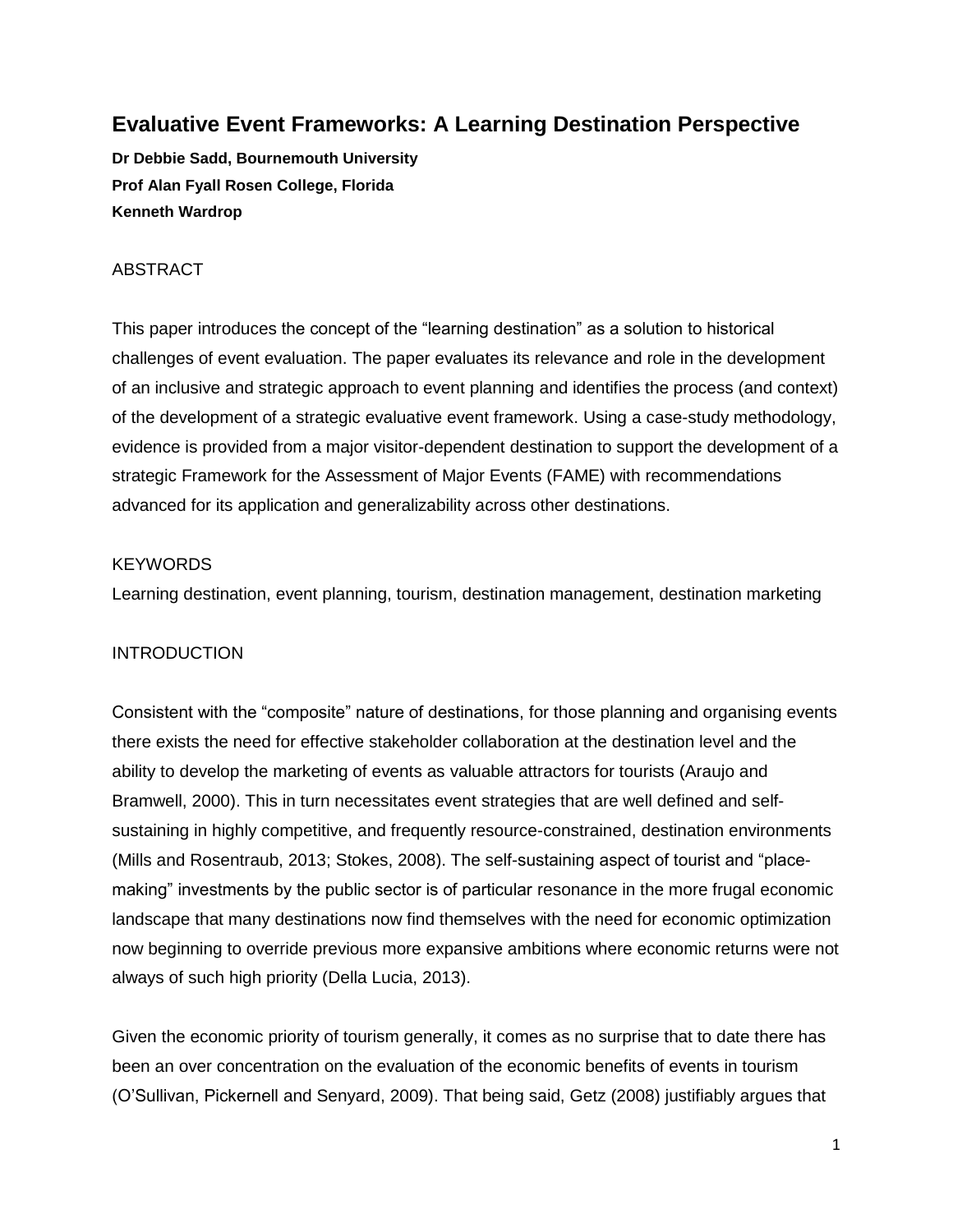event tourism must be viewed as an open system with the social and cultural outcomes of an event portfolio also needing to be addressed, preferably within a pre-event evaluation, to counter the predominance of economic drivers. Carlsen, Getz and Soutar (2001), Sherwood, Jago and Deery (2004), Sherwood (2007) and Andersson and Lundberg (2013), meanwhile, all advocate a "triple bottom-line" approach to event sustainability and a more strategic approach to the development of events for the broader benefit of tourism in destinations.

Lacking in both the professional sector and academia, however, are more rounded, holistic and multidimensional frameworks that, rather than measuring and monitoring impact, actually facilitate decision making as to what events should take place in a destination, when, where and with what overriding purpose (Wood, 2009). As such, this study does not seek to measure impact but to identify a suitably robust and inclusive process to facilitate decision making at the destination level and so avoid the "unchecked growth" omnipresent in so many destinations whereby events are developed with 'insufficient planning, strategy and forethought' (Wood, 2009, p.3). The complexity of destinations adds to the degree of difficulty in achieving such an ideal with isolation of decision making and the often limited sharing of information and resources hindering the collaborative sharing of knowledge upon which to base real decision making. Frustratingly, the information tends to be in existence. However, the information is frequently disparate in its whereabouts with it having been collected for a variety of different, and often conflicting, purposes. Such a situation is not unique to destinations, however, with Wood (2009, p.3) highlighting that many 'so-called event departments operate in relative isolation with their own budgets and limited use of shared resources such as organization-wide information systems'. This latter point represents the essence of this study in that there is an increasing recognition of the need for a more strategic and inclusive means by which destinations plan events and incorporate them into wider destination strategies. One of the challenges for those managing destinations is the ability to introduce more open and responsive "learning" forms of strategy development into a traditionally conservative arena and provide a knowledge-informed decision making environment which facilitates both emergent and adaptive approaches (Jamal and Getz, 1996) with collaboration being the key to successful strategy development at the destination level (Stokes, 2008).

In light of the above discussion, the aim of this paper is to introduce the concept of the "learning destination" as a potential solution to historical challenges of event evaluation. In turn, the paper evaluates its relevance and role in the development of an inclusive and strategic approach to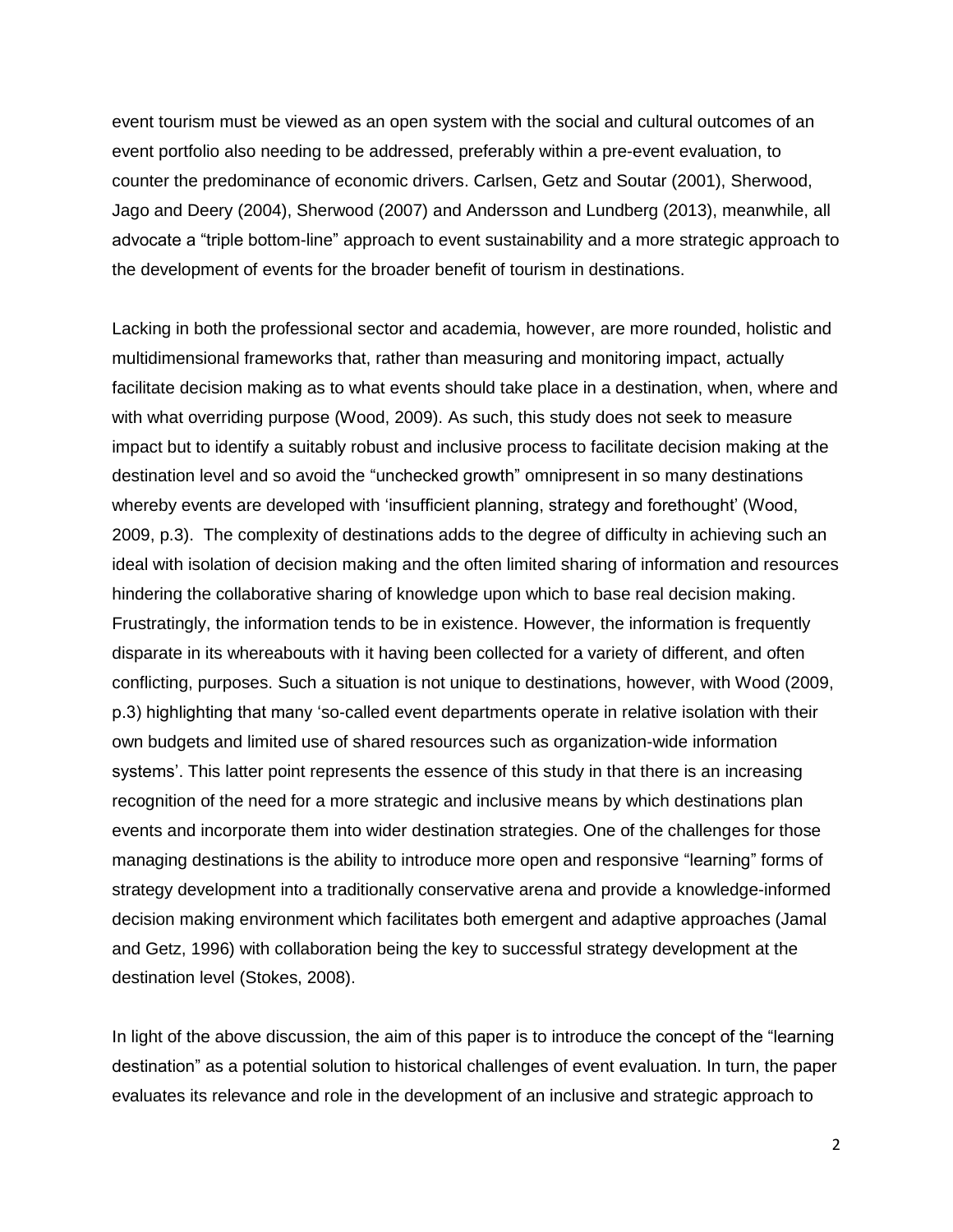event planning, and identifies the process and context of the development of a framework for the evaluation of events against a wider set of destination-related objectives. Followed by an overview of the "learning destination" and evaluative event frameworks, this paper then outlines the case study methodology adopted which underpins the development of a strategic Framework for the Assessment of Major Events (FAME) for use across destinations. The results of the qualitative research process are then discussed and frameworks presented followed by a discussion and presentation of the study's limitations. The paper concludes with a critique of the contribution to theory and practice of the "learning destination" in the specific context of the development and implementation of event evaluation frameworks.

#### LITERATURE REVIEW

#### **The learning destination**

One notable approach gaining credence in the literature to provide a decision making environment which facilitates both emergent and adaptive approaches is that of the "learning organization". Defined by Senge (1990, p.3) as an organization where 'people continually expand their capacity to create results they truly desire, where new and expansive patterns of thinking are nurtured, where collective aspiration is set free, and where people are continually learning how to learn together', the learning organization sits within the wider, and expanding "knowledge" ecosystem. Of more relevance to this study, and the "composite" tourist destination, is the sharing of knowledge in the context of geographic or industrial clusters (Boschma and Lambooy, 2002; Malmberg and Power, 2005; Maskell, 2001) with the proximity of a number of stakeholders working together to achieve a collaborative outcome. As such, Gibson (2006) argues that "learning destinations" are when people from different contexts, with different perspectives and knowledge come together to develop ways forward for destinations. In other words what is needed for them to co-exist and what processes are needed in order to facilitate this to be beneficial for all parties involved to the benefit of the wider destination"? Consistent with the views of Gibson (2006), Schianetz et al. (2007) advocate a life-long learning approach for learning destinations to succeed underpinned by collaboration across all its component parts and an infrastructure to collect, disseminate and apply knowledge. Stakeholder collaboration and continuous learning at both organizational and destination levels are therefore crucial, with collaboration necessitating the inclusion of all salient stakeholders.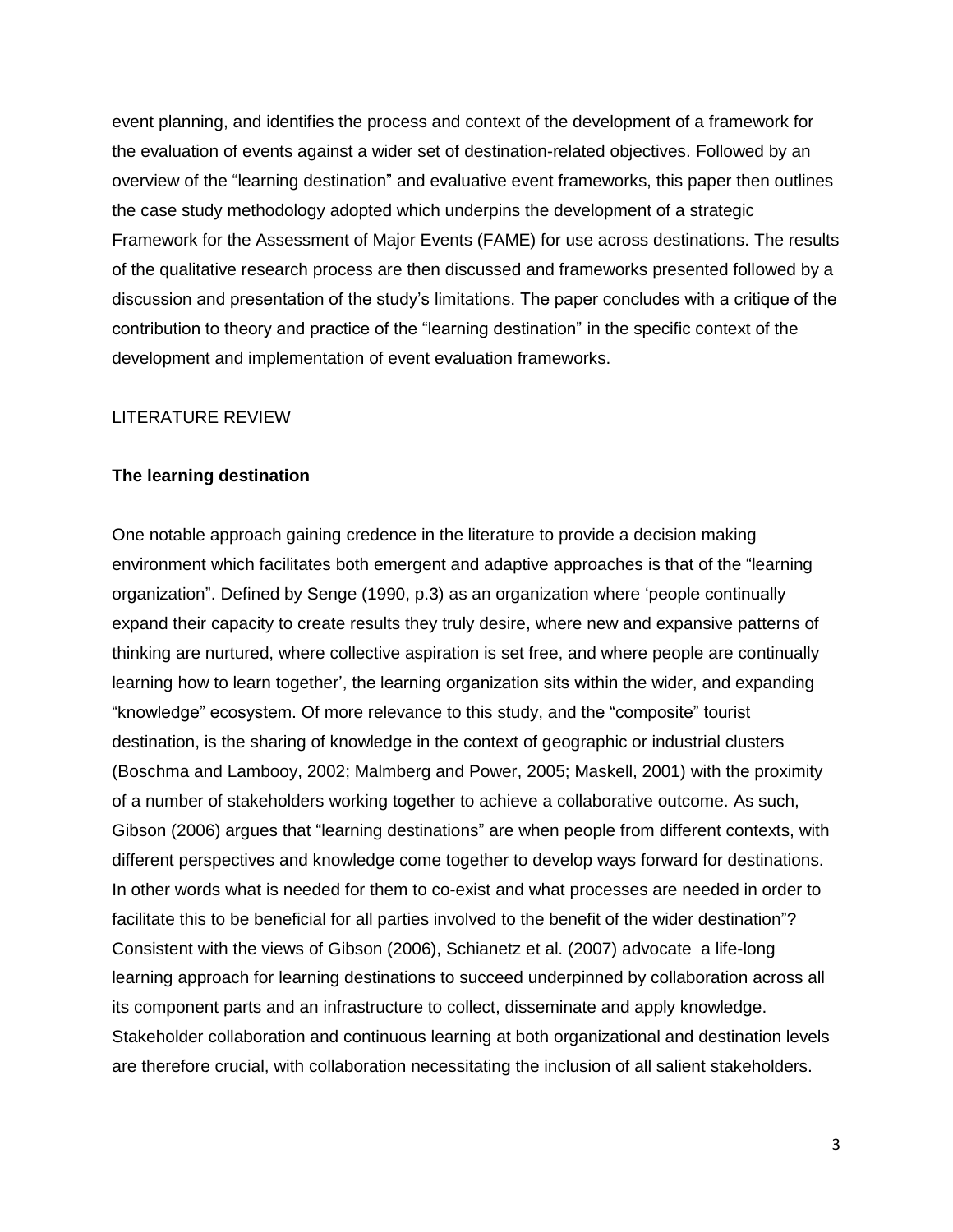Despite the seemingly obvious appeal of the concept of the "learning destination", Cooper and Sheldon (2010, p.215) argue that whilst the tourism business is 'a natural user of information' it has been a late adopter of knowledge management. This is a viewpoint shared by Long and Morpeth (2012) with them arguing that destination managers must explore knowledge needs due to the rapidly changing landscape of the destination product. With significant reductions in public funding for many destinations, the need to consider the pooling of resources and to form working relationships at both local and national levels has become more pressing. Cooper and Sheldon (2010) stress their initial point further by arguing that through the adoption of some form of knowledge management in a destination, there is potential for the destination to develop competitive advantage and sustainability. A "soft" infrastructure is thus required in order for destinations to become learning entities through knowledge, creativity and suitable networks for collaboration to take place. In this regard, in order to become a true "learning destination" Campbell (2009) suggests that a network of stakeholders, both formal and informal, is needed to engage collectively with Hudson (2013) arguing that academia should make a significant contributor to the process in the form of a "bridge builder" due to its historical neutrality in the context of destination management. Despite the exponential growth in tourism academia in many countries around the world it is surprising that Hudson notes that such "bridge building" remains rare with academics not fully leveraging their knowledge and skill set to the benefit of destinations. Although Tribe (1997) acknowledged the impasse between the lexicon and presentation of academic and practitioner research, as well as the sometimes tribal nature of the contrasting "communities of practice", the neutrality of academics remains firm with their potential to facilitate the transfer of knowledge in the context of destinations a priority for the development of policy frameworks in the context of a knowledge-based economy (Beesley, 2004; Cooper, 2006). Defined for the purpose of this study as an "inclusive, holistic and collaborative stakeholder entity that joins together in continuously shaping the future direction of destinations through the collective sharing of perspectives and knowledge for the greater good of the destination", the learning destination thus sits at the core of this paper. It represents an effective vehicle for strategic event planning at the destination level with collaboration among the various tourism sectors providing a suitable infrastructure to collect, disseminate and apply knowledge and deliver adaptive approaches to the marketing and management of destinations.

## **Evaluative "event" frameworks**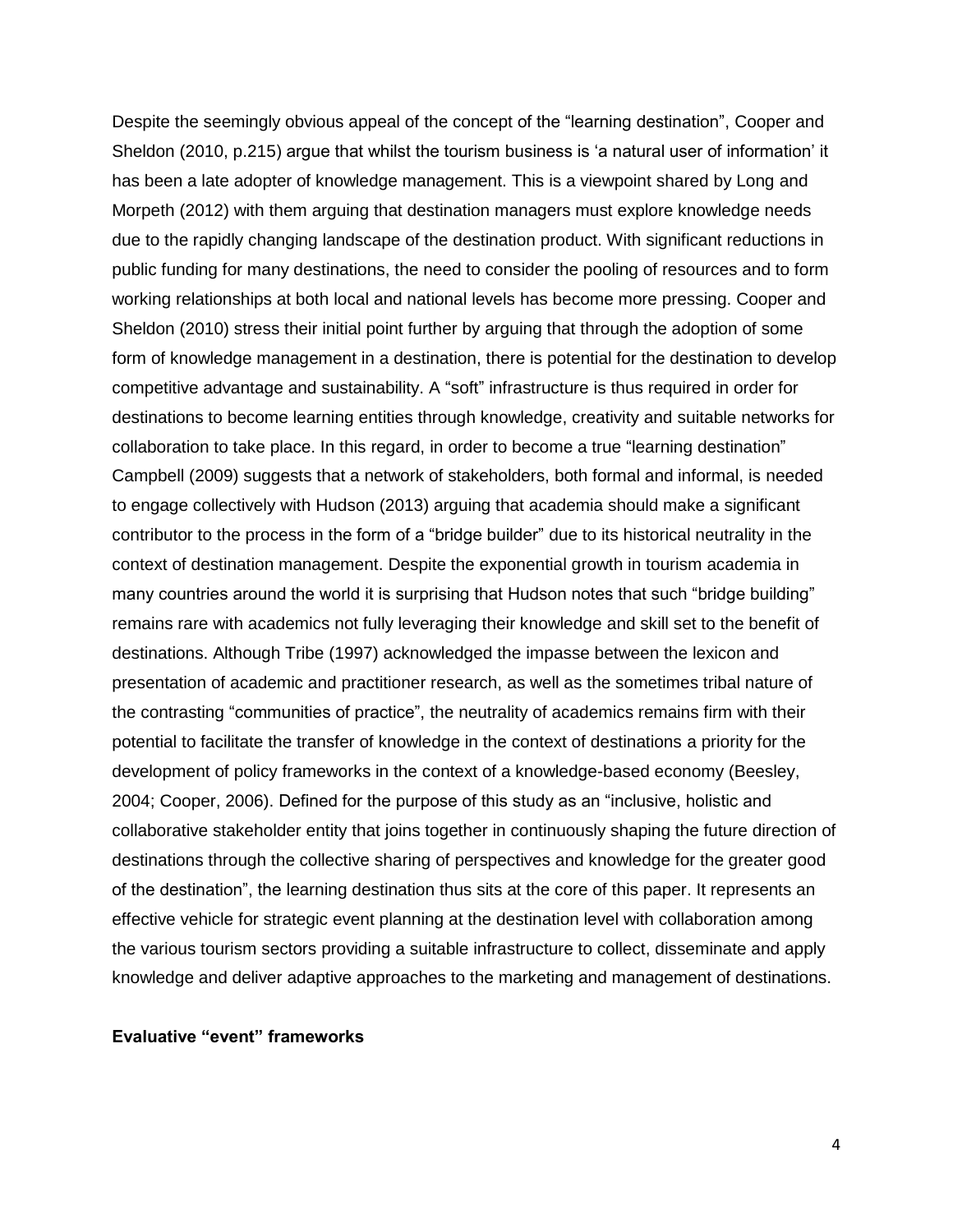Although events can serve as a cost effective way of boosting the overall prosperity of a destination, event design and organization can be high risk concerns and as such a suitable methodology is required to assist destination professionals in making informed decisions about the development, planning and hosting of events. The use of evaluative frameworks is widely regarded as an effective means to allow efficient planning through a systematic process that evaluates potential events against an agreed set of pre-determined objectives. Traditionally, event evaluation has focussed on post-event feedback mechanisms which are wide ranging in their choice and scope (Getz, 2008). Attention has tended to address the choice mechanisms adopted by the event attended with much attention given to the design of events and their ability to attract the desired audiences (Bowdin *et al.,* 2012). More recently, however, the use of significant funds from the public sector to support special events without having a robust ability to justify the support given has come under political scrutiny, most notably in those economies impacted by the financial crisis of the mid-to-late 2000s (Andersson and Lundberg, 2013). Preevent forms of evaluation are thus of increasing interest and importance. For the most part, decisions often hinge on the perceived "public" benefits of the event offset against its costs (Collins *et al.,* 2009). Special events, however, are argued as having particular attributes unlike other events and as such warrant special consideration (Jago *et al.,* 1998). That being said, tools of analysis are required to help evaluate which events are to be supported and perhaps more importantly, which events are not to be supported.

In their comprehensive study at the turn of the millennium, Carlsen et al. (2001) identified eight pre-event evaluation criteria to help evaluate the worth and return of events in touristic places. The eight criteria were: potential risk exposure for the tourism destination authorities; probability of success; compatibility with existing venues; event manager's capability; potential community benefits; potential environmental impacts; forecast number of tourists; and, fit with destination image/brand. In a related study, Cherubini and Iasevoli (2006) proposed the development of a measurement instrument that can be used to evaluate special event impacts on local communities and all other stakeholders with their Stakeholders Event Evaluation (SEE) framework a welcome development from the historical predominance of economic impact models (Della Lucia, 2013). The challenge of this and other derivative frameworks are common in that identifying and implementing a universal instrument of evaluation is somewhat of an utopian ideal with stakeholders frequently at odds as to what represent the ideal "critical success factors".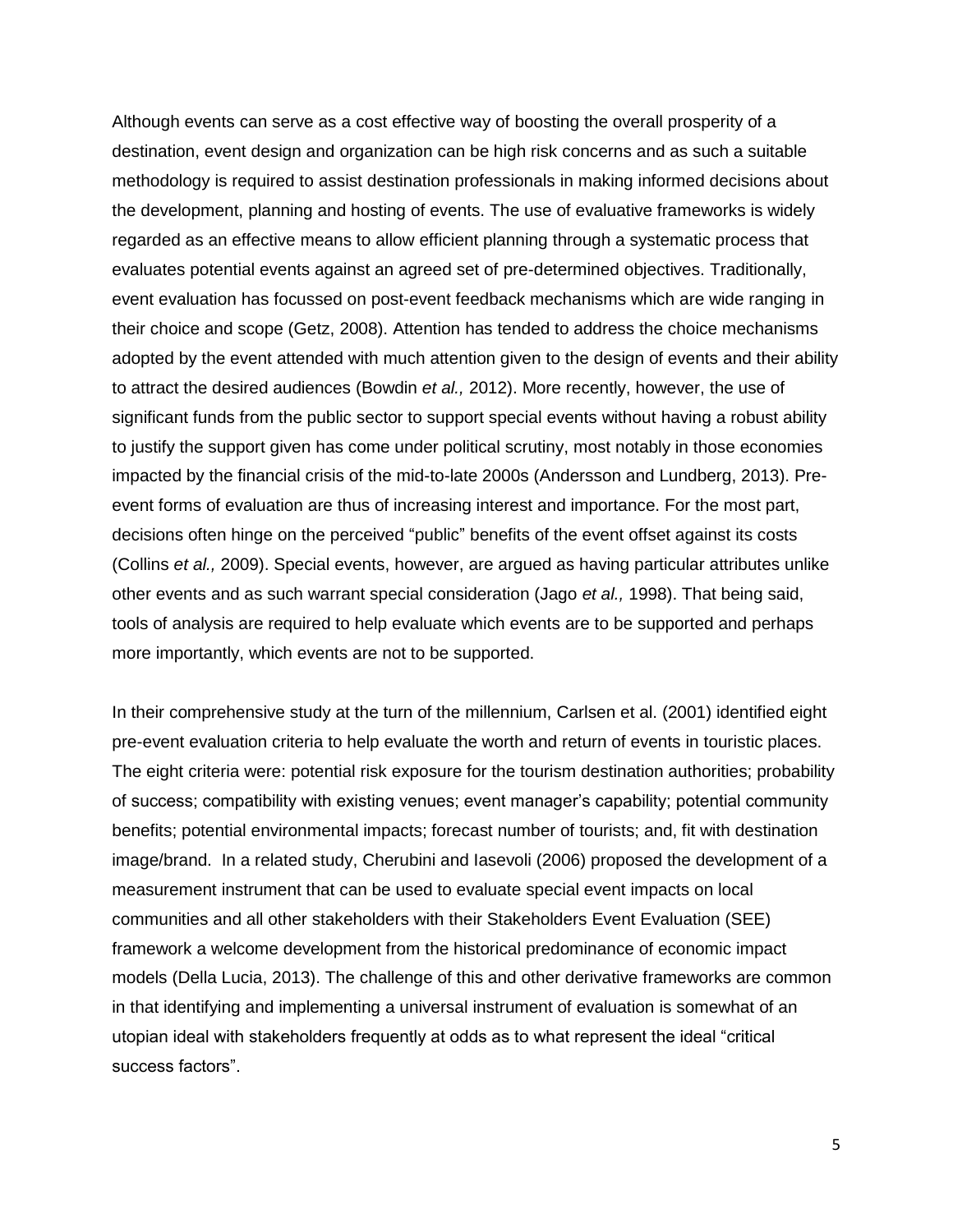It is interesting to note that before the launch of the SEE, public authorities were already active with Tourism New South Wales, Australia, the first public authority to commission an evaluative event framework in 1998. This inaugural framework did, however, focus entirely on the economic impacts of events with the many non-economic factors critical to the success of events side-lined. More recently, the City of Calgary Sports Tourism Authority now has a clear set of assessment guidelines for funding support (see more consistent with the pre-event evaluation criteria first advocated by Carlsen *et al.* (2001) and the SEE proposed by Cherubini and Iasevoli (2006) while New Zealand and their focus on major events is often cited as a good case study for robust assessment and prioritisation (see [www.med.govt.nz/majorevents 2014\)](http://www.med.govt.nz/majorevents%202014).

In the UK, Edinburgh's increasing profile as a host of major events has resulted in a growing need for an evaluation tool for destination leaders as none of the additional expenditure required for new events could be justified without some form of evaluative tool. A framework was thus needed to facilitate the measurement of the direct and indirect impacts of the event portfolio, this especially so after the publication of "Thundering Hooves", a report from the Scottish Arts Council (AEA, 2006). The rationale for the commissioning of the study was the realisation that Edinburgh as 'the World's Festival City' and a mature destination brand and market leader needed to guard against complacency in a dynamic market environment characterised by an increasing number of well-resourced and innovative new entrants. While competition from the UK came in the form of Manchester with its Bi-Annual International Festival and Liverpool through its status as European City of Culture in 2008, international competition came from established destinations such as Melbourne, Adelaide, Montreal, and Dubai. The intensity of competition collectively triggered a change in focus from the historic organic, local-organiser based, bottom-up approach adopted for the development of the festivals and events portfolio to a more strategic, destination-centric collaborative partnership approach with recognition of the benefits to be achieved from greater awareness and realisation of the mutuality and interdependence between the festivals and value from the sharing of skills, expertise and resources for innovation, marketing and networking; characteristics consistent with the "learning destination".

Although recognising some of the benefits of a bottom-up approach, the desire for a more holistic, strategic approach was clear with a need for a far more robust tool of evaluation and measurement than had previously been available. The latter was in fact considered critical to secure and maintain Edinburgh's competitive position in a highly competitive domestic and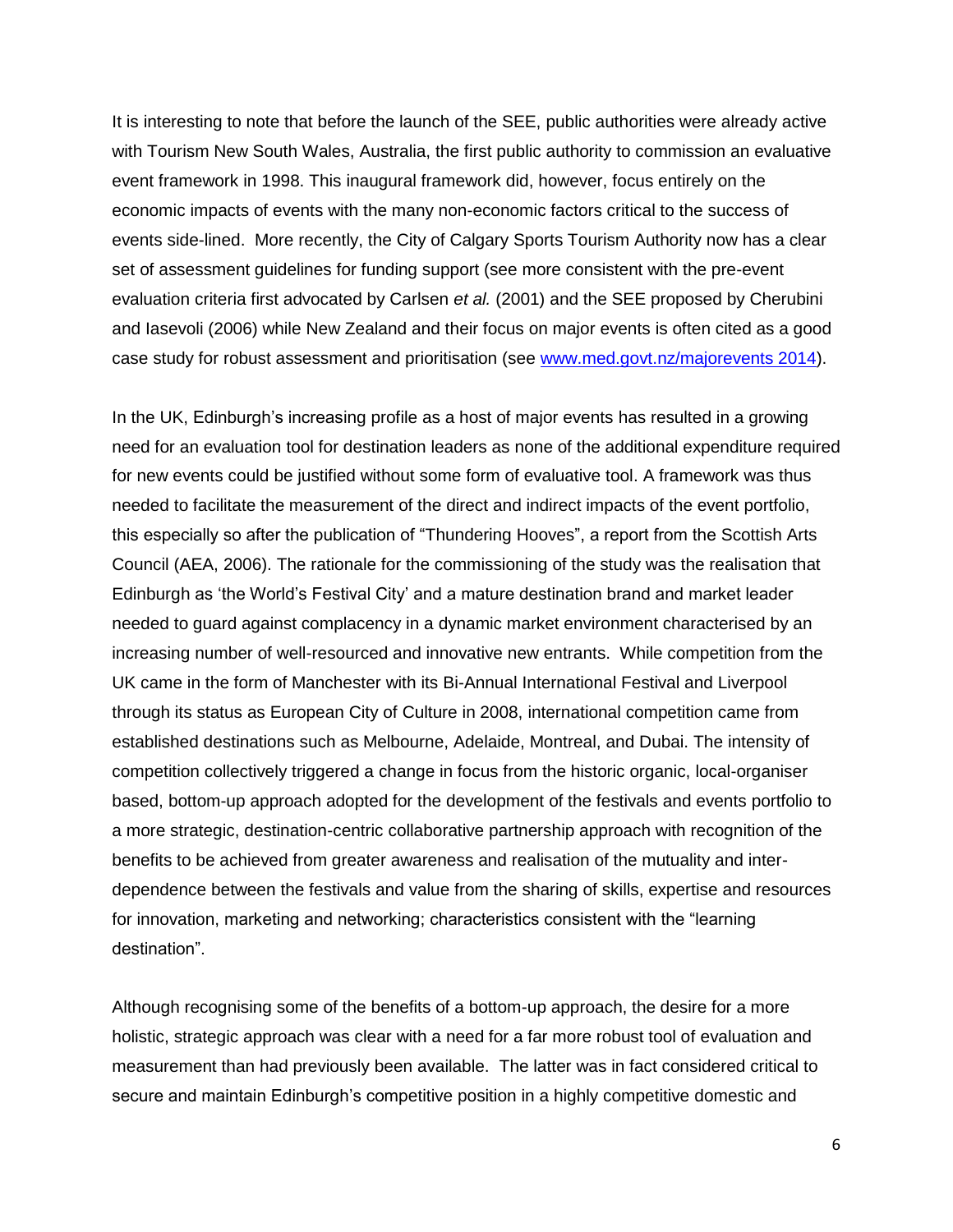global market. Furthermore the sheer growth of festivals in Edinburgh necessitated a huge undertaking on behalf of all partners in the destination with there being a need for greater levels of professionalism to cope with the festivals and their respective stakeholders (Jarman and Theodoraki, 2011). The Thundering Hooves report was the catalyst for the creation of the Festivals Edinburgh Partnership, a highly effective collaboration between the 12 Major Festivals and key strategic stakeholders.

Again in the UK, Event Scotland in its 'grant support scheme for national and local events utilises rigorous assessment process' (BTMB EG, 2012a, p.3.2.8). The National Event Strategy for Scotland "Scotland: The Perfect Stage" (Event Scotland, 2014) provides an overarching strategic framework for Scotland's events focus. In England, meanwhile, Tourism South East (TSE) produced an alternative framework albeit one with a focus on impacts rather than the more holistic strategic planning of events. The TSE model and toolkit 'finds ways in which events can minimise their negative impacts and maximise their positive impacts by measuring the economic, environmental, social and cultural factors involved in running a tourism event' (Sustrip, 2012). One particular disadvantage of this model is that it represents a "one size fits all" and fails to take into account the particular requirements and nuances of different destinations.

The opportunity to collaborate destination-wide in order to facilitate learning in destinations is, thus, key to developing a holistic strategy event approach. In this instance it is to build an event portfolio to enhance and encourage tourism. The following methodology explains how this was facilitated.

## **METHODOLOGY**

A qualitative, longitudinal, single case-study methodology was deemed the most appropriate vehicle by which to gather a suitably in-depth understanding of the learning destination in action with an emphasis on both the process and outcome of its deliberations. Defined by Yin (1994, p.13) as an 'investigation of a contemporary phenomenon within its real-life context, especially when the boundaries between phenomenon and context are not clearly evident, and that relies on multiple sources of evidence, with data needing to converge in a triangulating fashion', the case study approach is one that, although not immune from criticism, has gained credibility in recent years in the field of tourism (Beeton, 2005). More specifically Dredge (2006, p.271) argues that it serves as an 'ideal approach for exploring the dynamics, role and influence of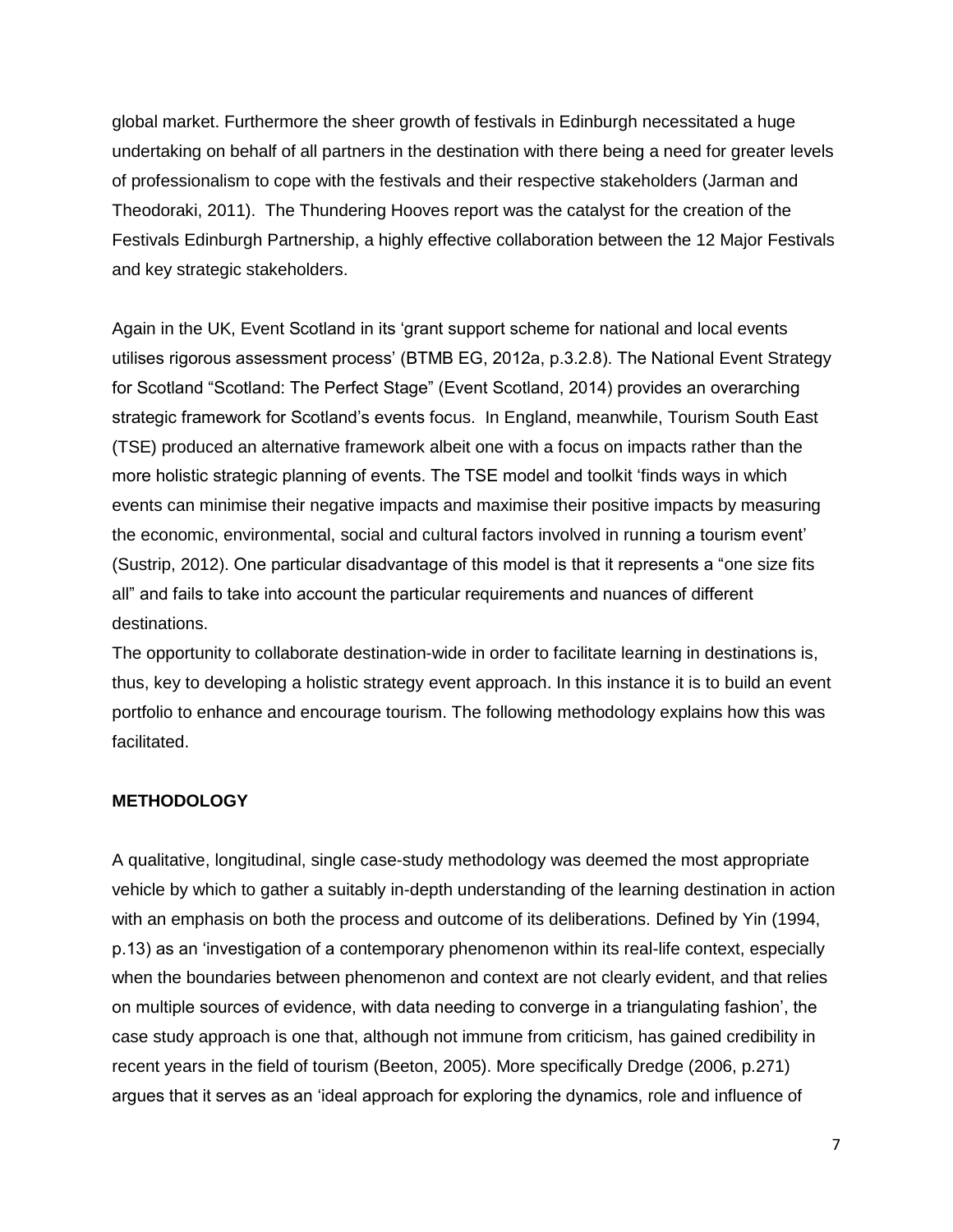destination networks'. This is also a stance adopted by Wood (2009, p.7) in her acceptance that 'research in the "real" social world needs to be flexible and inventive and, in order to have any validity, needs to be triangulated and supported through techniques that are at times composite, iterative, or longitudinal in nature'. That being said, although Wood (2009, p.8) proposes a 'standardized framework for developing, administering, and using impact evaluation' this study moves beyond "impact" to real decision making in the context of events at tourist destinations.

As with all case study research, there is an emphasis on an open and transparent display of multiple sources of evidence with the detailed documentation of extensive research notes and policy and strategy documents throughout the duration of the study undertaken from February to September 2012. Extensive documentation of attendance at meetings and focus group sessions was undertaken at the case destination as was evidence detailed of all feedback provided be it face-to-face or electronic. Although the budget allocated did not facilitate one-to-one interviews, the extensive cooperation provided by the local municipality and destination stakeholders was such that sufficient primary data was gathered upon which to build converging lines of inquiry. Fourteen destination stakeholders were involved in the research process with all sectors of the local tourism industry included at each stage of the research process. For the purpose of anonymity, no formal name identification is provided in the findings with initials and job role specified instead.

The specific case context for this study is Bournemouth in the south of England, one of the largest coastal resort destinations in the UK. According to Butler (1980) all tourism destinations have an evolutionary six stage cycle and it could be argued that Bournemouth, whilst only recently celebrating its bi- centenary, was in danger of stagnation and ultimate decline as seen in other coastal resorts in the UK. This was particularly the case back in the 1980s when it was identified as a town with a lack of sense of belonging as a result of the restructuring of UK cities (MRG, 2008). In response, the municipal authority at the time looked towards events as a means to foster a sense of community pride in the town and to transform it into a place of entertainment, to enhance the tourism offer and to boost tourism receipts with minimum financial investment from the municipal authority. In response, the Bournemouth Tourism Management Board (BTMB), the towns Destination Management Organization (DMO), set out to establish a major event to attract tourists to the area and to serve as a catalyst for further patterns of visitation. Based on the individual experience of the incumbent Director of Tourism (and member of the BTMB), it was decided to consider an air festival. Further to evaluation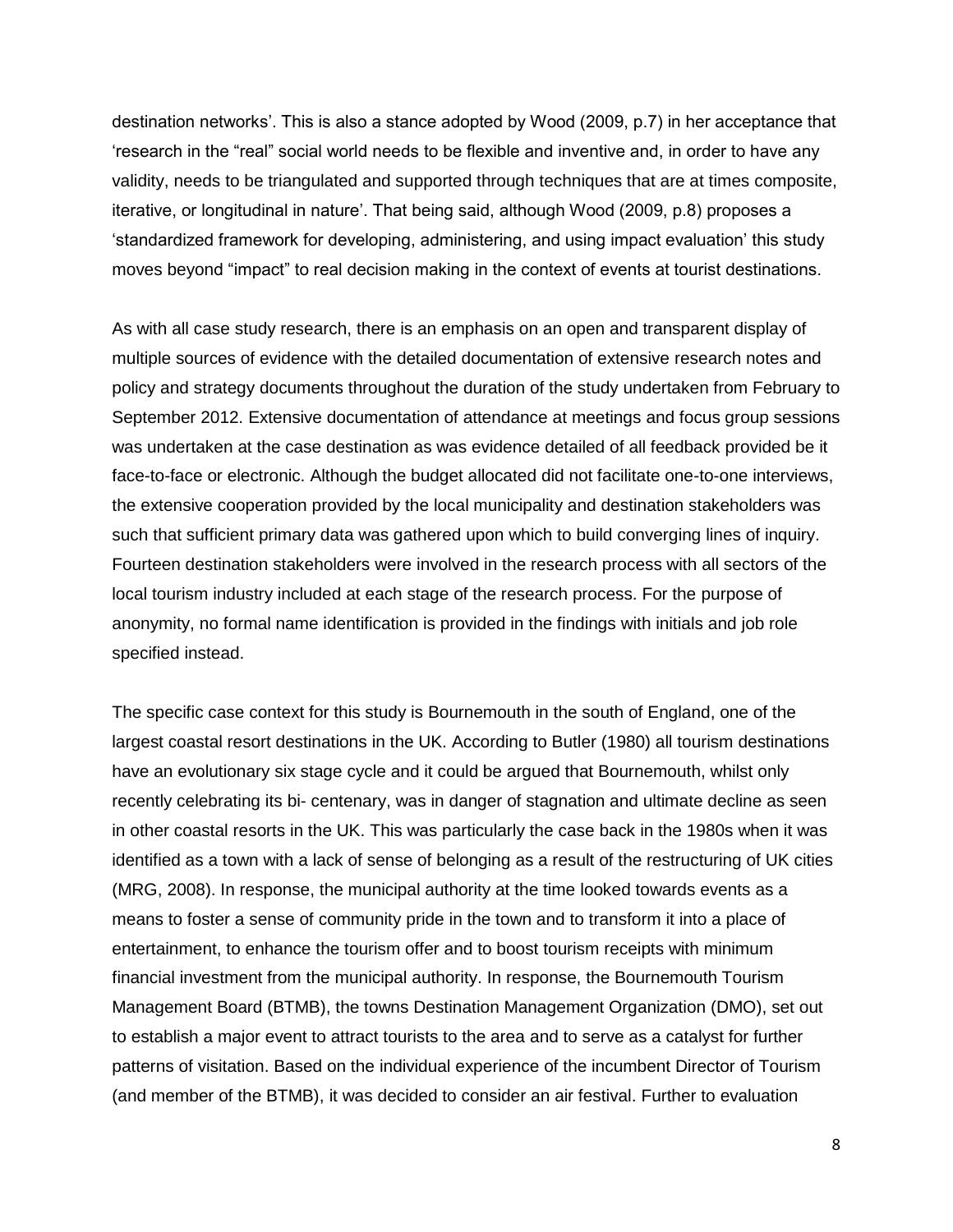visits by board members to the locations of other air festivals across the country, the BTMB concluded that an air show in Bournemouth would serve as a major spectacle to attract tourist numbers as 'military and civil air shows in the UK remain second only to football in terms of spectator numbers' (MRG, 2008). In addition, the natural topography of Poole Bay, incorporating Bournemouth, Christchurch and Poole, was the perfect setting for maximum viewing of aircraft flying along the edge of the 10 km stretch of the bay against the scenic backdrop of the English Channel. Over 1.3 million visitors attended the Air Show in 2009 with numbers increasing each successive year.

#### **FINDINGS**

Although representative of the varying sectors contributing to the destination, and consistent with the views of Hudson (2013), the BTMB sought the assistance of the local university and an outside consultant in its attempt to create a more collaborative and learning culture within which to build the events portfolio and provide a suitable bridge between the two communities of practice. After much deliberation and searching for internal and external funds to support the initiative, funding was eventually secured through a successful bid to the UK's Higher Education Innovation Fund (HEIF). Funding was awarded on a range of criteria with the close working relations between education institutions, government agencies and businesses and members of the BTMB noted as a particular strength (BTMB EG, 2012a). The bid was also viewed as innovative with its mix of knowledge creation and dissemination activities contributing to the development of a knowledge-based economy as recommended by Cooper and Sheldon (2010). Funding awarded through the HEIF fund allowed work to commence in early 2012 with the particular objectives of FAME to develop, and then market, a robust and innovative evaluation framework to underpin decision making in destinations and inform the development and testing of new event proposals. The project was expected to take 24 months to complete, with 12 months in which to undertake research, develop iterations of the framework, working alongside stakeholders and then marketing it as a commercial project after appropriate testing.

An external consultant was employed to facilitate the meetings with representation from the following sectors within the destination including: the local university and other educational establishments; the municipal tourism and events team; local government councillors with tourism portfolio responsibilities; two major venue managers; major dance company manager; members of BTMB; representative from local musical/cultural organization; hoteliers; attraction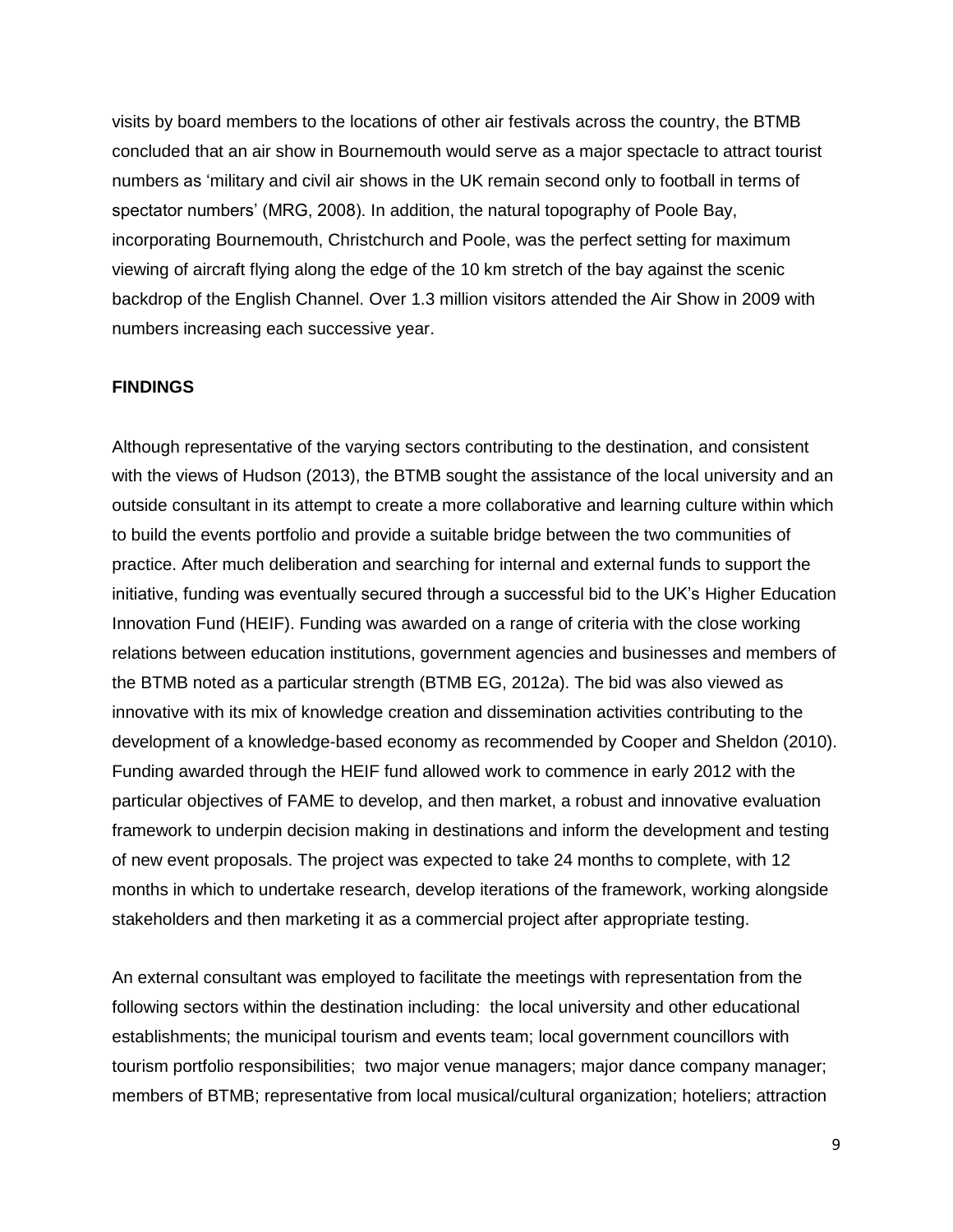owners; town centre management board (retail); and the organization responsible for councilowned events venues. Four meetings took place (February 16, May 11, July 11 and October 15) whereby the external consultant facilitated discussion with the two representatives from the local university. Each meeting was held in a very cordial, constructive and professional manner with all participants committed to the future development of the destination, some acutely aware of previous attempts that for whatever reason had failed.

# **Meeting 1**

The primary objective of the first meeting held on Thursday, February 16, 2012 was to 'gather the perspectives of the key stakeholders on this new process for developing major events, and to achieve agreement to the utilisation of the proposed model and its future application' (BTMB EG, 2012a, p.2.2.3). As evident below a variety of views were expressed in the early part of the meeting:

*'A vision for Bournemouth and clarity on marketing approach, consider events within the context of the Marketing Mix/ how events fit with the vision for the destination/ can assist in realising the potential of the destination/ engender civic pride/ distinction between ticketed and free events/ and verification in events offer' (AD, Town Centre Management Board)*

*'Looking at medium/large-scale events, rationale for getting events, need to ensure events are the right thing for the destination, events often committed to for the wrong reasons. Events can be run for the right reason, should work on the basis that everyone must go through FAME framework, events to draw people to the destination, air festival creating scenario of being a 'victim' of our own success' (JE, Attraction Venue Owner)*

*'Should be looking to create a quality and richer (and not throw away) experience – also a framework for measuring impact for visitors and locals that can easily be shared' (JT, Conference Centre Manager)*

*'Framework to ensure resources used to best possible outcome – the best return and benefit' (AM, Hotelier)*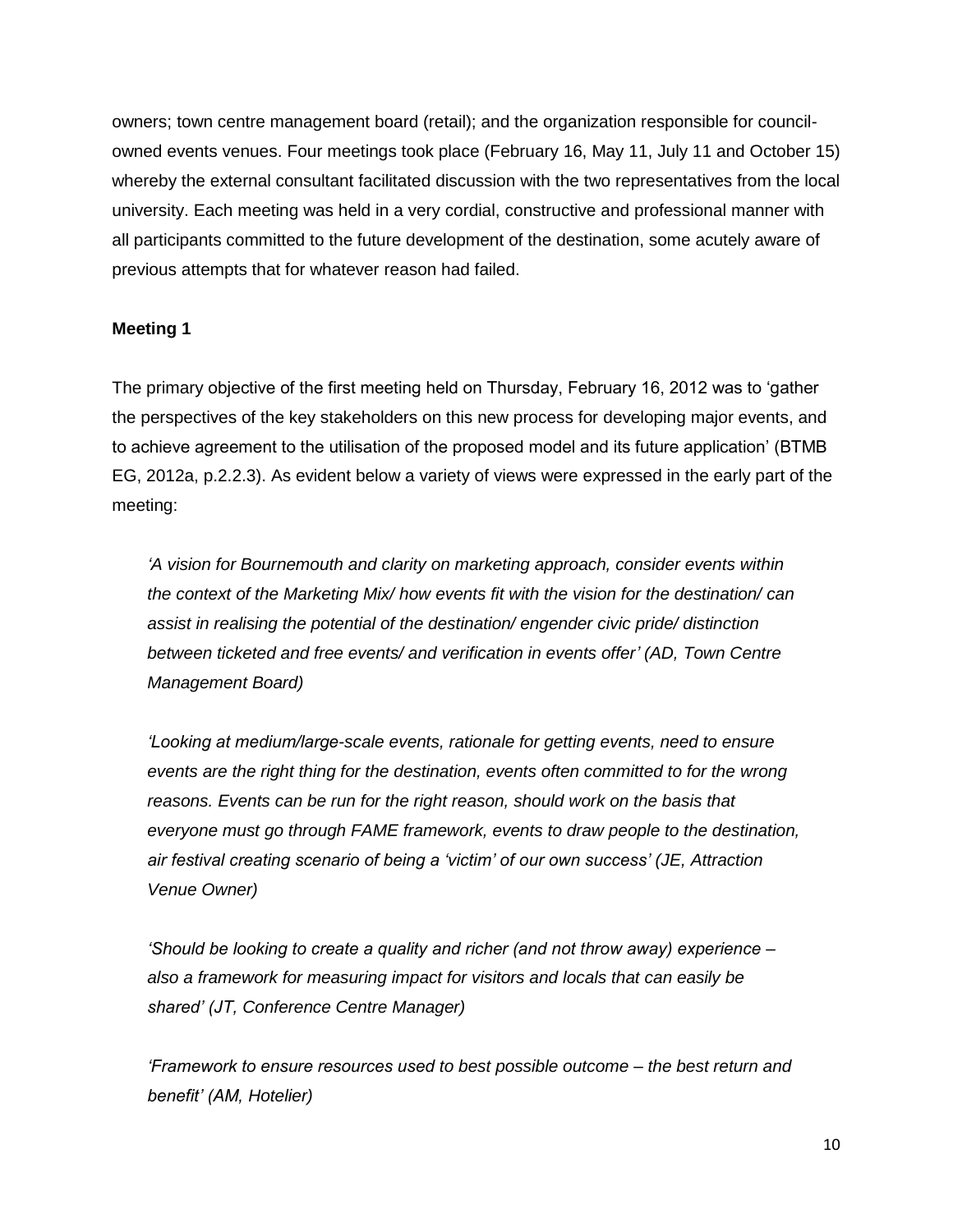*'Understanding outcomes tourism versus social outcomes. It is often the secondary drivers that deliver the primary outcomes. Need a process that is systematic to encourage wider idea – scoping all sizes of events but does not preclude people from putting forward ideas/FAME should be a self-help checklist for event organisers to help them in their decision making' (JW, Director of Events)*

*'Everyone will have different events in mind, is it possible to get an agreement when all have different interests? Get a model that works for tourism but can have value for other stakeholders too and also useful for other destinations. Inevitably there will be the need for compromise, but hope can achieve consensus. Hoping it will be possible to realise the dream scenario for the destination' (MS, Senior Destination Manager)*

(BTMB EG, 2012a, pp.3-4.3.1).

The desired outcome from the first meeting was to validate the framework as a systematic, objective yet rigorous process (see Figure 1), to build a strategic festivals and events programme for the destination based on a 'robust scoring matrix, and a performance measurement framework of a set of commonly identified outcomes' (BTMB EG, 2012a, p.1.1). Furthermore, agreement was to be sought on how the objectives would be set; how to assemble and weight these objectives, how to gather information on a long list of potential events, how to then broad filter these potential events against objectives into a short list, to then run detailed assessments using the FAME model, and finally how to post evaluate against the original objectives. Ultimately, the development of 'the assessment criteria will be aided through reference to existing strategic plans (vision and objectives), cross referencing of target markets and audiences, a consideration of the aspirations of key stakeholders (stakeholder mapping), and scanning the external competitor environment' (BTMB EG, 2012a, p.5.4.9).

Figure 1: The Initial FAME Process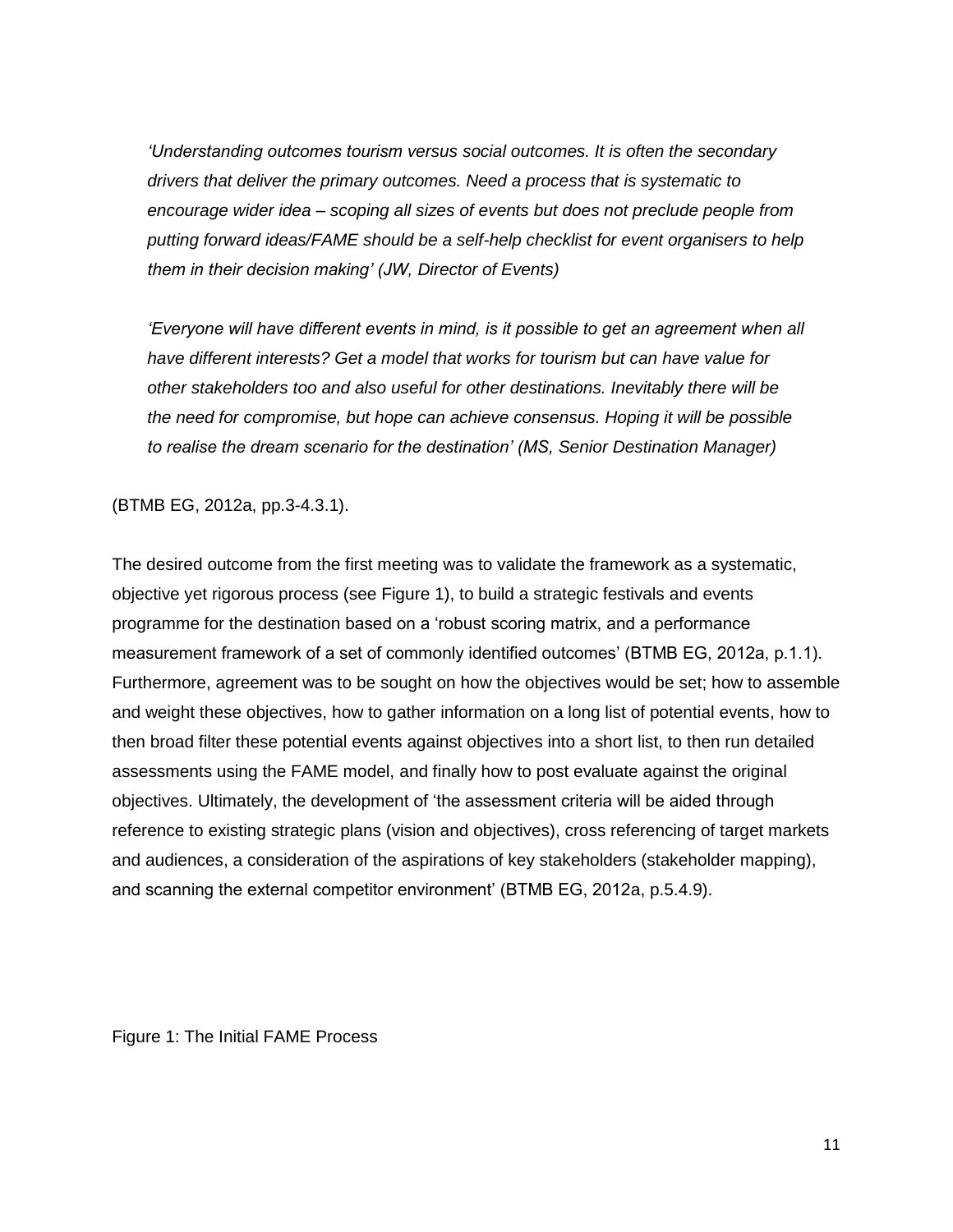

Source: Authors.

Underpinning such a framework was an understanding that the programme was to include events that have 'as their primary driver stimulation of the visitor (or tourism) economy (BTMB EG, 2012a, p.1.2). Hence, although there was collective recognition that the framework could easily and justifiably be adapted to assess a range of other community, civic, cultural, educational and sporting agendas the sole focus for this particular framework was tourism. In order to ensure a common understanding among stakeholders, and to facilitate an evidencebased process, it was deemed critical to disseminate all relevant strategy, marketing and promotion documents to all stakeholders before the next meeting. Thereafter the framework would serve both strategic and competitive market positioning agendas. For the second meeting it was agreed that the key agenda item would be the identification and agreement of the criteria for assessment and to establish the type of events 'that would best fit with the destination's strategic product and market positioning objectives' (BTMB EG, 2012a, p.2.1.6).

#### **Meeting 2**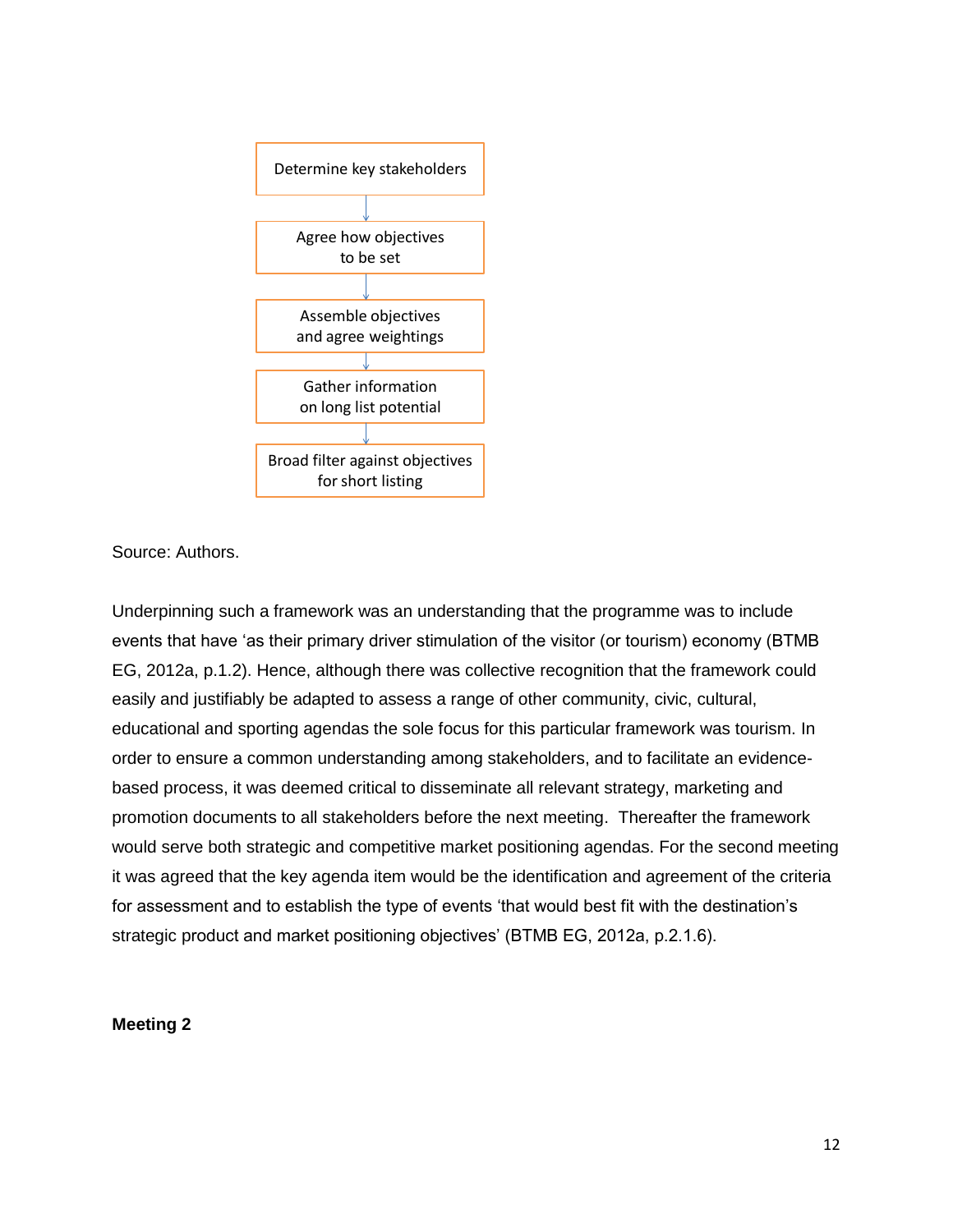Prior to the identification and agreement of the criteria for assessment to be included in the model, there was an introductory discussion at the second meeting on Wednesday 11 May, 2012 whereby all those present were in agreement as to the need for momentum to be built from the successful Air Festival and for it to serve as a catalyst for visitation to the resort other than the destination's primary asset of the beach. It was also agreed that "buy-in" from all stakeholders was critical with any outcome of FAME to be consistent with the ambitions of the wider destination strategy.

Thereafter, a "snow carding" exercise to brain storm the strategic objectives of the destination's festival and event offer took place. The technique allows all participants in the review or consultation process an equal voice, "parity of esteem", as each respondent records their own response by writing their points or ideas on a small card or "post-it" note before sharing these by posting these like falling snow on a surface for sorting and grouping by the participants in the exercise. Following this it was necessary to then decide the key criteria needed to assess the events. Each heading then had the individual ideas or components listed under the separate criteria, and these were the basis for the first iteration of the framework, namely: economic impact; market positioning; diversity of offer; capacity; financing; reputation; legacy and longevity; residents; visitor experience; sustainability. Many of these criteria could be valued numerically but others were more subjective and this is where additional research was conducted to review and synthesise additional documentation as a "sense check" as to what had been initially agreed upon. This included the sourcing of much documentation from the local municipality and researching other event venues to gain a subjective weighting mechanism for each separate category based on the needs of the principle stakeholders. In order to facilitate this, the town's Tourism Strategy 2011- 2020 was dissected with a key finding identified in that no obvious events strategy was included within.

At the close of the second meeting further actions included 'agreeing the draft festivals and events plan, endorsement of the draft plan by the BTMB and other relevant stakeholders (including the municipality), implementation programme of the plan (champions and owners), agree the review and evaluation framework and scorecard – the "success factors" going forward, and identify the process of the iterative review and refinement of the model (BTMB EG, 2012a, p.6.5.3).

#### **Meeting 3**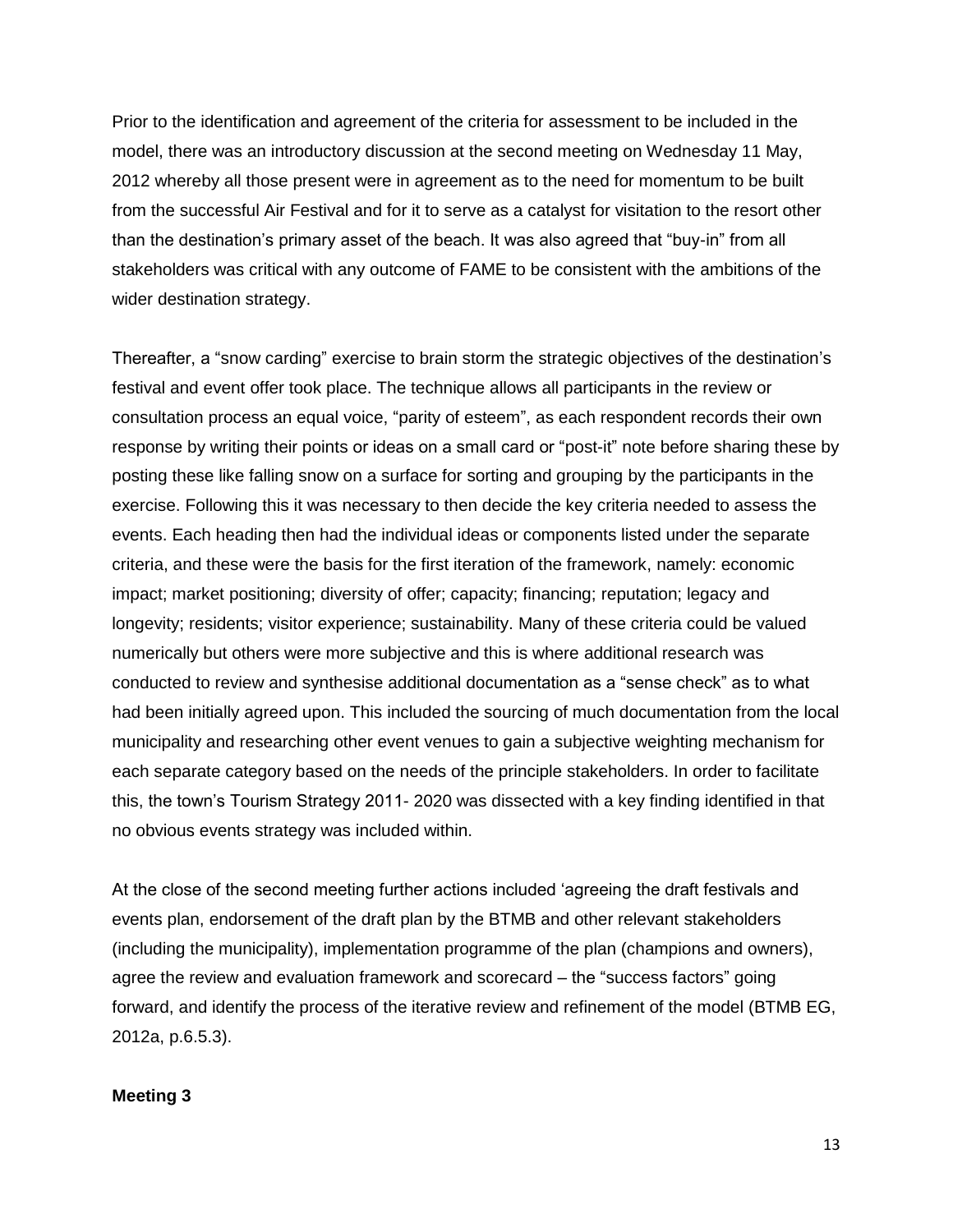The third meeting was held on Wednesday, July 11, 2012 to agree the prioritisation of headings and weightings of the assessment criteria with the original stakeholders and seek confirmation of their commitment to the adoption of a strategic approach to the forward planning and creation of an event portfolio for the destination for a 3-5 year period and in turn, plotting out the process for drafting a strategic festivals and events programme 2014 to 2017 for the tourism department (BTMB EG, 2012b). Interestingly despite the promises of commitment to engage and take an active part in the exchange of knowledge consistent with the concept of the learning destination, no input (feedback) had been received since the second meeting to inform the agenda for this third meeting, this despite an obvious desire to commit to the 'adoption of a strategic approach to the forward planning and creation of a portfolio of events for the next three to five year period' (BTMB EG, 2012c, p.1.1). Although there was no resistance to what was being developed there was in existence a surprising reluctance to deeply engage with the process between meetings; this in turn limiting the true extent to which "learning" was taking place. Preoccupation with the "day job". That said, the meeting served as an ideal opportunity to demonstrate the model with calibration of weightings possible with the agreement of the group. In response to the demonstration, further amendments were proposed with particular feedback at the meeting relating to cost recovery and the need to be sufficiently inclusive to accommodate aspirational events.

It was also clarified that the ambition was for the model to be applied in different destinations albeit under the understanding that 'each destination will have a unique set of priorities based on their individual strategic objectives' (BTMB EG, 2012c, p.2.1.4). There then followed an open discussion as to the future ownership (custodian) of the model. Although recognising the collaborative development of FAME, there was an acceptance that ultimately the ownership, or custodianship, of the model would need to be located somewhere. Perhaps unsurprisingly, it was agreed that the most likely scenario would be 'a process of formal approval of the Model's use to be agreed by Council Committee, and at the same time identification of Bournemouth Tourism as acting as the custodian providing the stewardship role and also sign off of an agreed portfolio / programme of events' (BTMB EG, 2012c, p.3.2.1). Although in many ways an obvious outcome, concerns were raised as to the pressure on the existing event team with resources universally accepted as "stretched". In turn, although there was a high degree of trust with the role of Bournemouth Tourism as "custodian", if events were truly to be of strategic significance to the development of the destination then resources of a commensurate level ought to be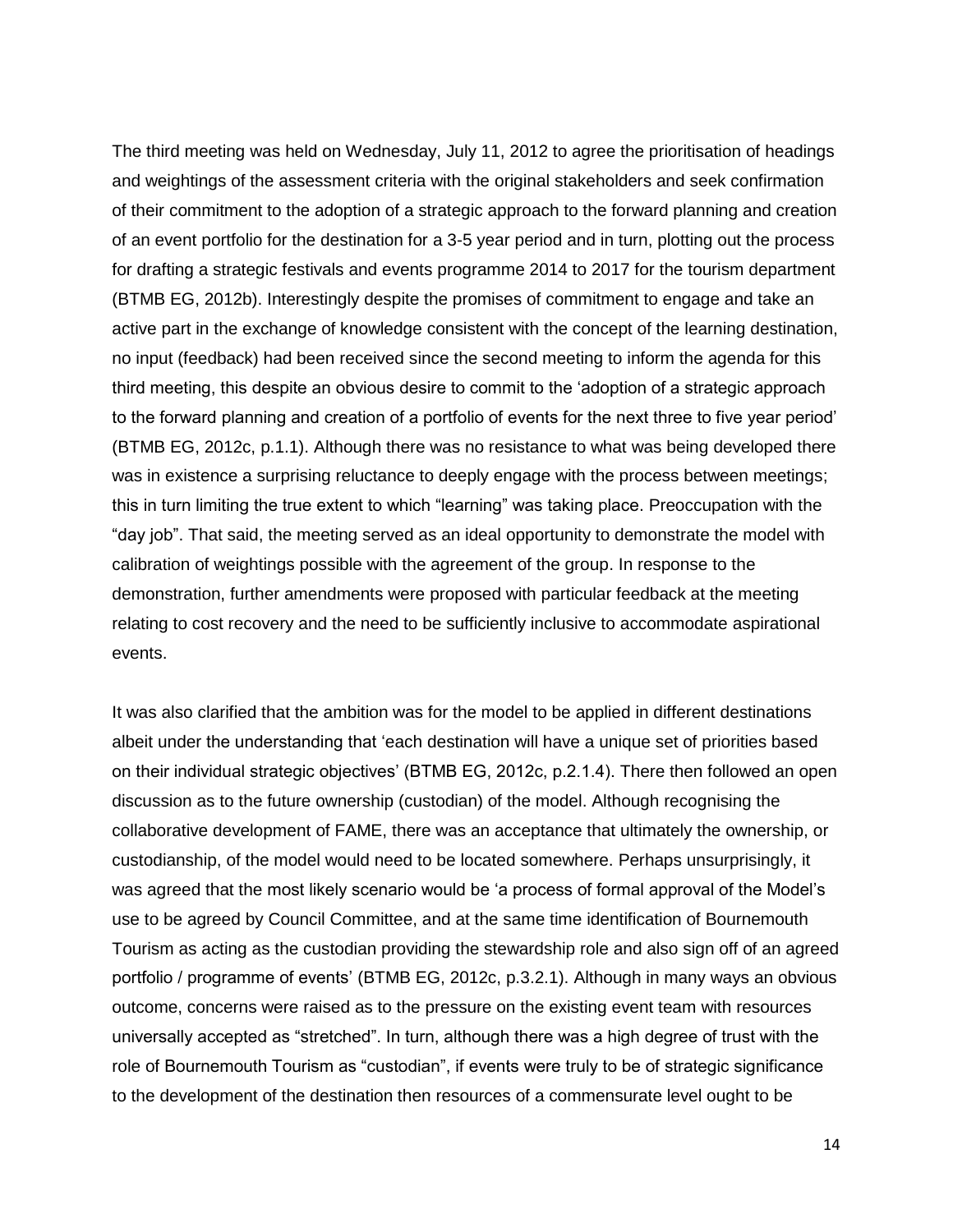allocated accordingly. Comments were also raised as to the true nature of a learning destination if the local authority were to remain in its traditional "ownership" role while although integral to the development of the FAME process, there was agreement as to a future more proactive and weighty contribution from the BTMB Events Group.

# **Meeting 4**

Although not planned at the outset, a fourth meeting took place on October 15<sup>th</sup> 2012 where the second iteration of the FAME model was demonstrated. One of the key outcomes was the request to classify many of the original criteria into one heading of deliverables but also asking the potential event organiser to sum up their event on the very first page of the application form to get a feel for their passion, knowledge and experience. After the meeting, the framework was then "tested" on a number of events where data existed of a compatible format to for the running of the model. This allowed for the testing of any anomalies or inconsistencies within the matrix of scoring. The framework needed a robust scoring matrix yet there was no "magic score" to pass, just areas that could be "red flagged" as concerns or areas that may need focusing on to meet council criteria. This also allowed for adjustments to the weightings and other variables. After the internal testing the model was presented directly to the local municipality and a smaller group of stakeholders, chosen for their involvement with the tourism marketing board who then suggested a few further minor amendments including simply asking what will be the visitor experience from this event. Subsequently, several smaller meetings then took place with the council events team to fine tune the final model as shown in Figure 2.

Figure 2: Revised FAME Model.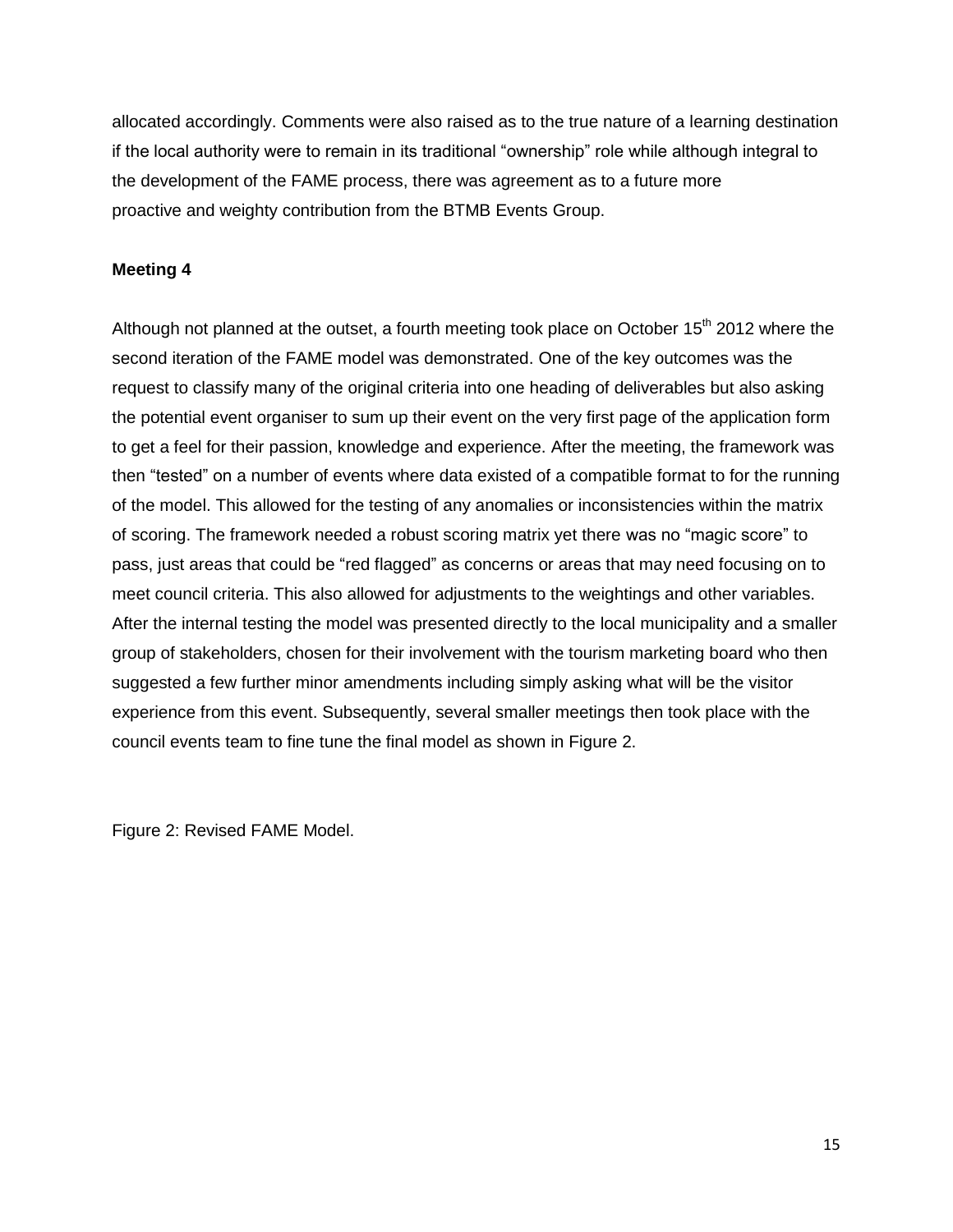

# Source: Authors

Upon completion of the final model, agreement was reached by all parties vis-à-vis "sign off" ready for application and implementation with Bournemouth Tourism with the BTMB Events Group confirmed as the custodians of the model followed by an agreement to formulate a 'communication and engagement strategy in relation to the new strategic approach and FAME model with stakeholders' (BTMB EG, 2012c, 6.5.1).

#### **DISCUSSION**

Although collaboration is very much the norm in the context of the management and marketing of tourist destinations, the ability and willingness to share knowledge appears less collaborative in nature with Cooper and Sheldon (2010, p.215) acknowledging tourism as being a late adopter of knowledge management. That being said, defined as an "inclusive, holistic and collaborative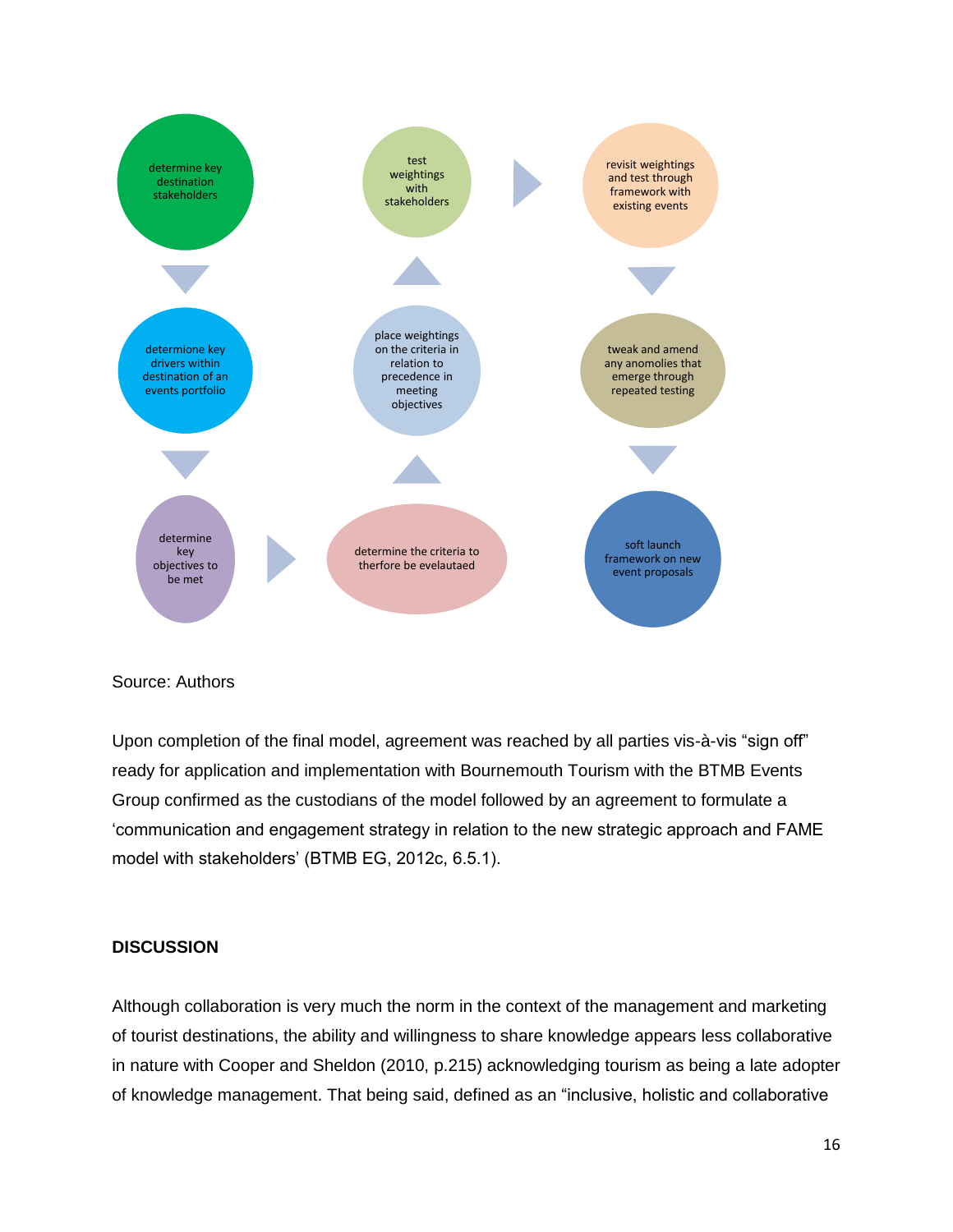stakeholder entity that joins together in continuously shaping the future direction of destinations through the collective sharing of perspectives and knowledge for the greater good of the destination", the learning destination evidenced in this study is somewhat inconclusive, however, in relation to the actual extent to which all stakeholders truly are able and willing to adopt such a "learning" culture and move beyond the functionality of regular meetings and engagements into deeper, more sustained "learning" interactions other than the tourism council officials.

In the early stages of the study, there is strong supportive evidence of stakeholders recognizing the increasing impact of events in destinations and their acceptance that, and desire for, the need for the destination to "step up a gear" in taking the agenda forward, supporting Cooper and Sheldon (2010). That said, there remains a perceived, and possibly real, weakness with regard to the clarity of understanding of the destination's current and desired market positioning and the resources actually at the destination's disposal to fully meet the strategic events agenda. The question of resource "appropriateness" was aired regularly with the belief that even if a suitable framework was developed, resources would be insufficient to implement it fully. That being said, the overall participation and engagement with stakeholders throughout the process has been viewed in a positive light. If the concept of the "learning destination" is to become a reality, however, sustained engagement is critical (Gibson, 2006).

For the initial adoption and support of the project by the external stakeholders it was crucial to involve the external consultant to gain credibility for the project as suggested by Fincham (1999). His presence also prevented the project being dominated by the local municipality, which for some stakeholders was a concern, and deemed necessary to ensure impartial management of the framework; in turn ensuring that Healey's (2003) warning of power relationships being ignored did not occur here. Furthermore, the power relationships as considered by French and Raven (1959), whereby the local municipality events team had both the expert power as the event organisers/liaison team but also coercive power as they have the final say in those events that take place, became ever more noticeable as the process developed with them increasingly dominating much of the discussion. It was therefore necessary that all voices around the table, with their complex and sometimes conflicting requirements were considered in the spirit of a "learning destination". On occasions, this resulted in uncomfortable situations where the re-iteration of the rationale for the framework's construction was required.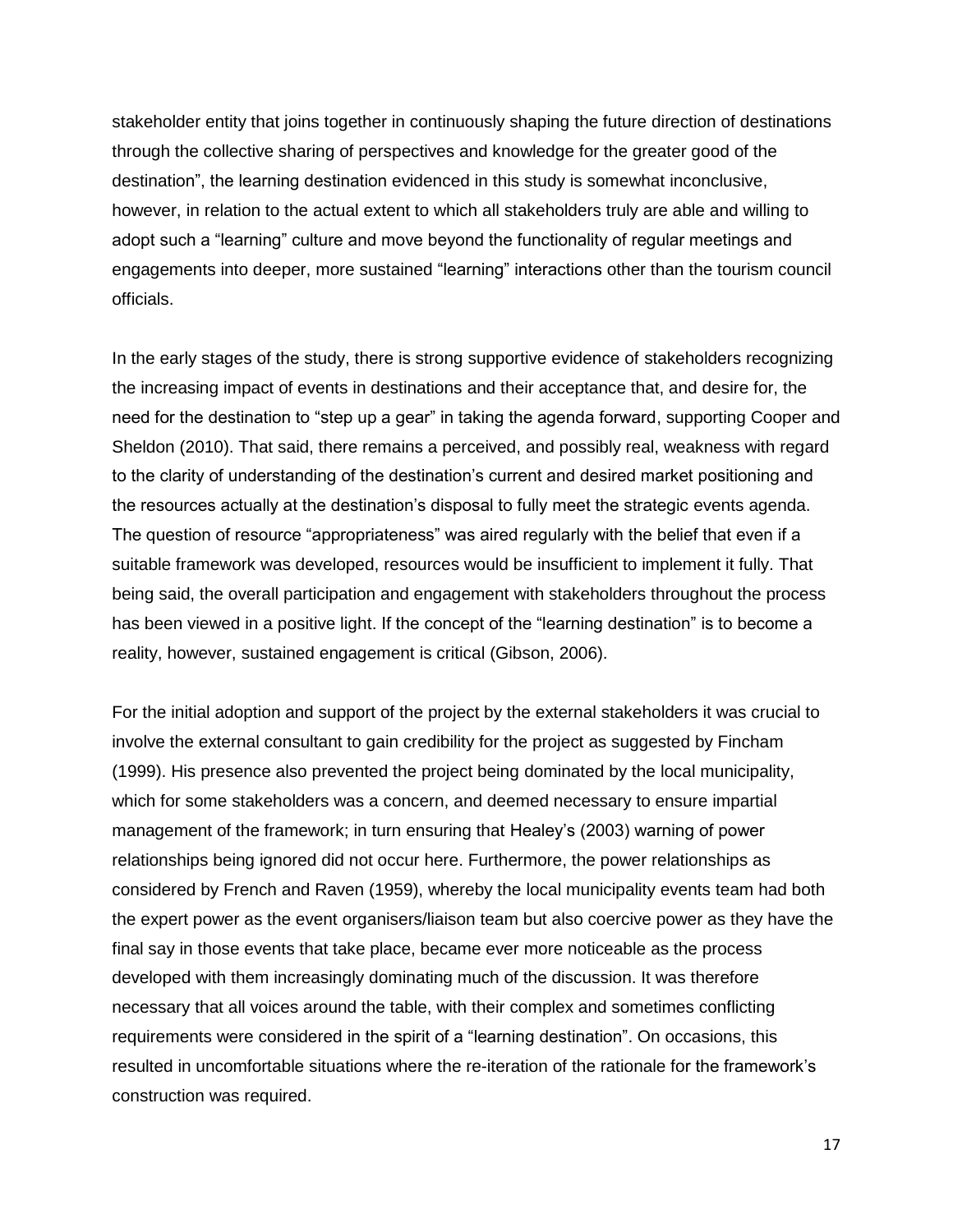Interestingly, a number of issues were raised that although not overly critical of the process conducted did in fact raise some valid points. The first relates to the potentially overly formal nature of the FAME model, a process that if too rigidly applied is likely to alienate some smaller and more innovative ideas for events. There was also a view expressed that the key to event success is often down to a 'committed, driven and passionate individual' with events 'by committee rarely having the same success of longevity (BTMB EG, 2012b, p.3.2.1). As was clarified at the beginning of the first meeting, the framework will not, and was never intended to, give a definitive yes or no answer with no benchmark score to be reached in support of a decision. Rather, it provides a very useful indicator as to how best the proposed event meets with the ambitions for the destination as at the same time having the capability to highlight those areas in need of further attention. In this regard it will also satisfy the stakeholders as there are clear criteria set that have to be considered in order to meet their collective requirements and not just those of the local municipality. This is an important aspect of the framework to clarify as some of the stakeholders initially suggested a yes or no definitive answer.

Interestingly, many of the stakeholders involved in the first meeting disagreed with the view that there were no direct representatives of any local residents' groups involved within the process of event planning. When this omission was mentioned it was a group decision that this was too complex an area to try and resolve because it was not clear which residents groups to refer to when the scope of an events portfolio covers every area of the town. It was thus decided that despite collaborative planning being one of the remits of the framework design, the very nature of it being for major events, it would be more suitable for local consultation once it had been designed and was ready to launch alongside the strategic events vision for the town; this would be the stage for public consultation. Maginn (2007) cautions this approach in his study of collaborative planning and suggests there are three underlying reasons as to why this community participation is resisted; namely issues pertaining to time, money and local politics. The latter was particularly noteworthy in this case as the perception was that conflict with residents in the early stages may delay the design phase. Since the framework is now ready, however, it is at this stage that collaboration will be possible as there is a tangible outcome to demonstrate. In the spirit of a learning destination, the views of local residents need to be considered in some form vis-à-vis the on-going discussions to afford true collaborative planning of the future events strategy for the destination.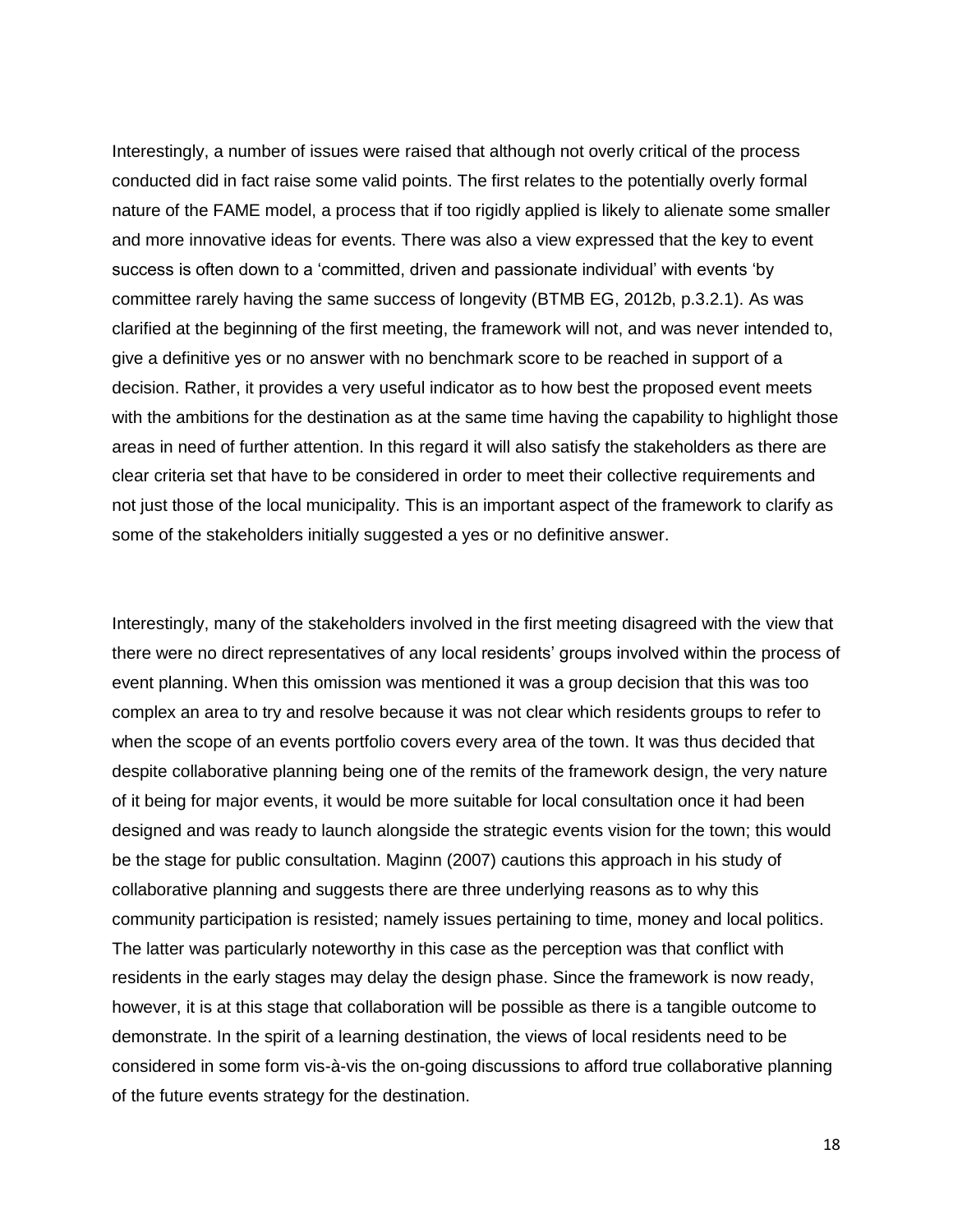Finally, where there was consensus was in all stakeholders agreeing that the rules of engagement of FAME need to show Bournemouth as a "yes" destination in terms of 'being identified as a proactive and supportive destination for the staging and hosting of events' (BTMB EG, 2012c, p.5.3.3), as proposed by Getz (2008), rather than one that is slow, conservative and reactive. In turn, it is critical to ensure that in whatever outcome is agreed upon there is consistency with the brand values and essence of the destination, and that they 'amplify the tone of voice of the destination brand to project the proposition to key target markets and audiences' (BTMB EG, 2012c, p.5.3.4).

#### **CONCLUSIONS**

This paper sought to introduce the concept of the "learning destination" as a vehicle to develop an inclusive and strategic approach to event planning that facilitates organizational learning and more effective decision making at the destination level. In the case context of Bournemouth in the UK, the strategic Framework for the Assessment of Major Events (FAME) was the outcome of a sustained period of destination "learning". Defined for the purpose of this study as an "inclusive, holistic and collaborative stakeholder entity that joins together in continuously shaping the future direction of destinations through the collective sharing of perspectives and knowledge for the greater good of the destination", the learning destination is in evidence in Bournemouth although one could, based on the findings presented, question the extent to which true collaboration, dissemination and application of knowledge have taken place.

Underpinning the extent to which a destination can realistically be claimed to be a "learning destination", however, is the degree to which stakeholders with different perspectives and knowledge truly come together and collaboratively form a strategy. This co-existence of stakeholders is evident in the case context of Bournemouth with the long-standing social capital established over many years contributing to the willingness to come together and collaborate. The absence of residents as a salient stakeholder group also indicates a degree of "mistrust" as to what their actual involvement may produce. The need for an evidence-based process was clear although the lack of communication and feedback between meetings indicates a somewhat fragmented and superficial approach to "learning" in the case of Bournemouth with far deeper, sustained and committed engagement required throughout the learning process to be truly considered a learning destination. The fact that Bournemouth was bold enough to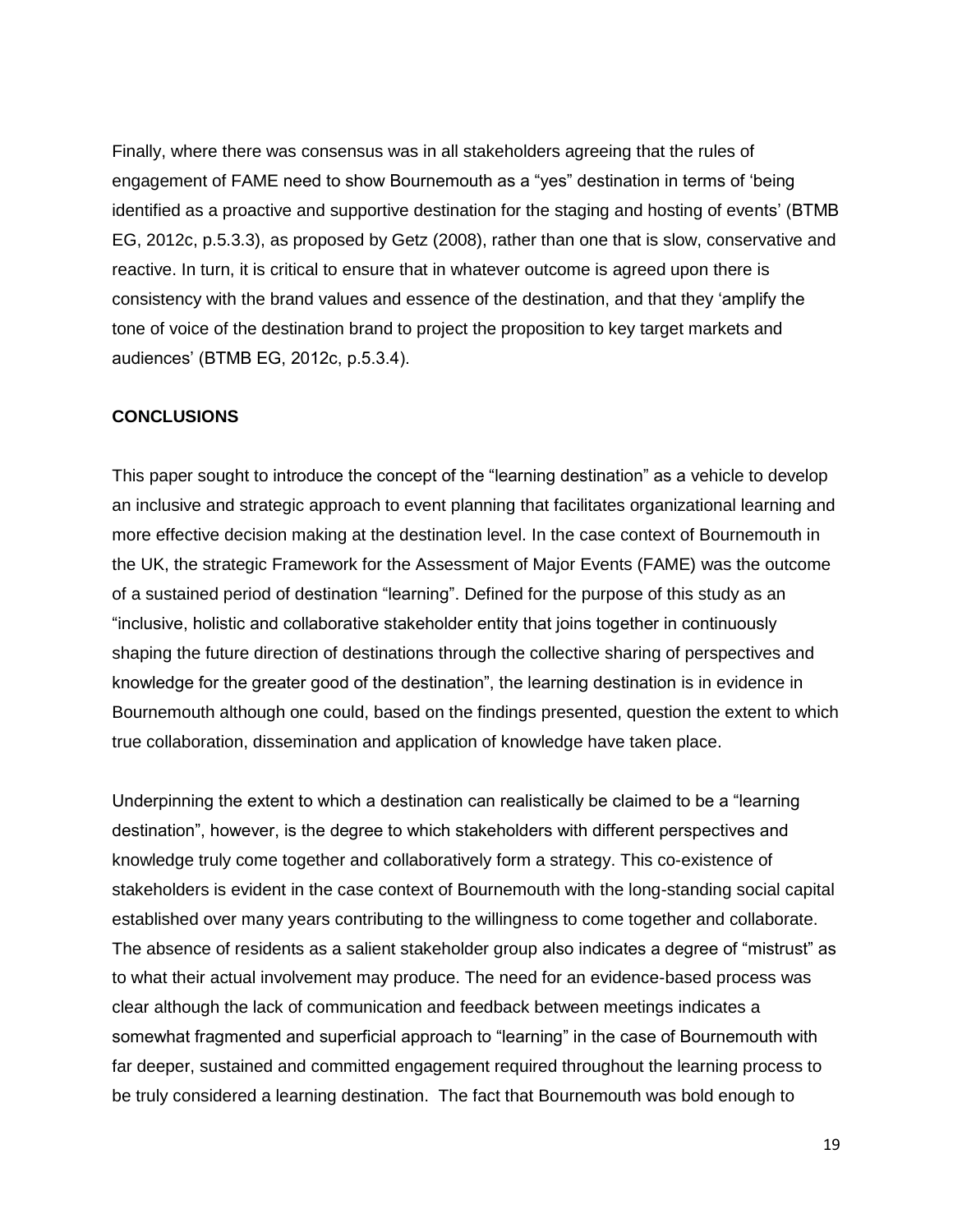initiate such a process is evidence in itself in that it already is, or is seeking to be, a "proactive destination" in the context espoused by Campbell (2009) in that it has committed resources to develop knowledge for the purpose of competitive advantage through events. Sustaining such resources to fully implement the outcomes of "learning" is another matter, however, with large question marks hanging over the ability, and willingness, to fully fund the outcomes of FAME. This particular study also validates the role to be played by a neutral academic "bridge builder" consistent with the views of Hudson (2013). As mentioned in the studies conducted by Beesley (2004) and Cooper (2006), the neutrality of academics remains firm with their potential to facilitate the transfer of knowledge in the context of destinations a priority for the development of policy frameworks in the context of a knowledge-based economy.With regard to limitations of the study, there is clear need for future studies to move beyond a single destination case study and explore a range of comparative destination contexts, be they determined by scale, type or location. In addition, with this study focusing on the process of implementation of event evaluation frameworks, future studies are advised to cast a critical lens on the evaluation of the outcomes of the framework itself. It is also advised to conduct in-depth qualitative interviews with all salient stakeholders as well as quantitative studies that examine the identification and measurement of the variables of "learning". It is hoped that such studies would contribute to the development of a continuum of learning destinations and gauge their overall level of success as compared to non-learning destinations.

To conclude, the definition of a learning destination used in this study is highly laudable and, if administered properly, will serve as an effective vehicle to shape the future direction of destinations through the collective sharing of perspectives and knowledge for the greater good of the destination. That being said, as evident in the case of Bournemouth, to be truly beneficial and to be a true "learning" destination, evaluation frameworks such as FAME need to be implemented in a truly inclusive, integrated and collaborative manner for objective strategic decision making to be effective and for destination-wide interaction and engagement to exist; and more importantly to be sustained.

#### **REFERENCES**

AEA Consulting. 2006. *Thundering Hooves - Maintaining the Global Competitive Edge of Edinburgh's Festivals.* AEA consulting: Edinburgh Scotland.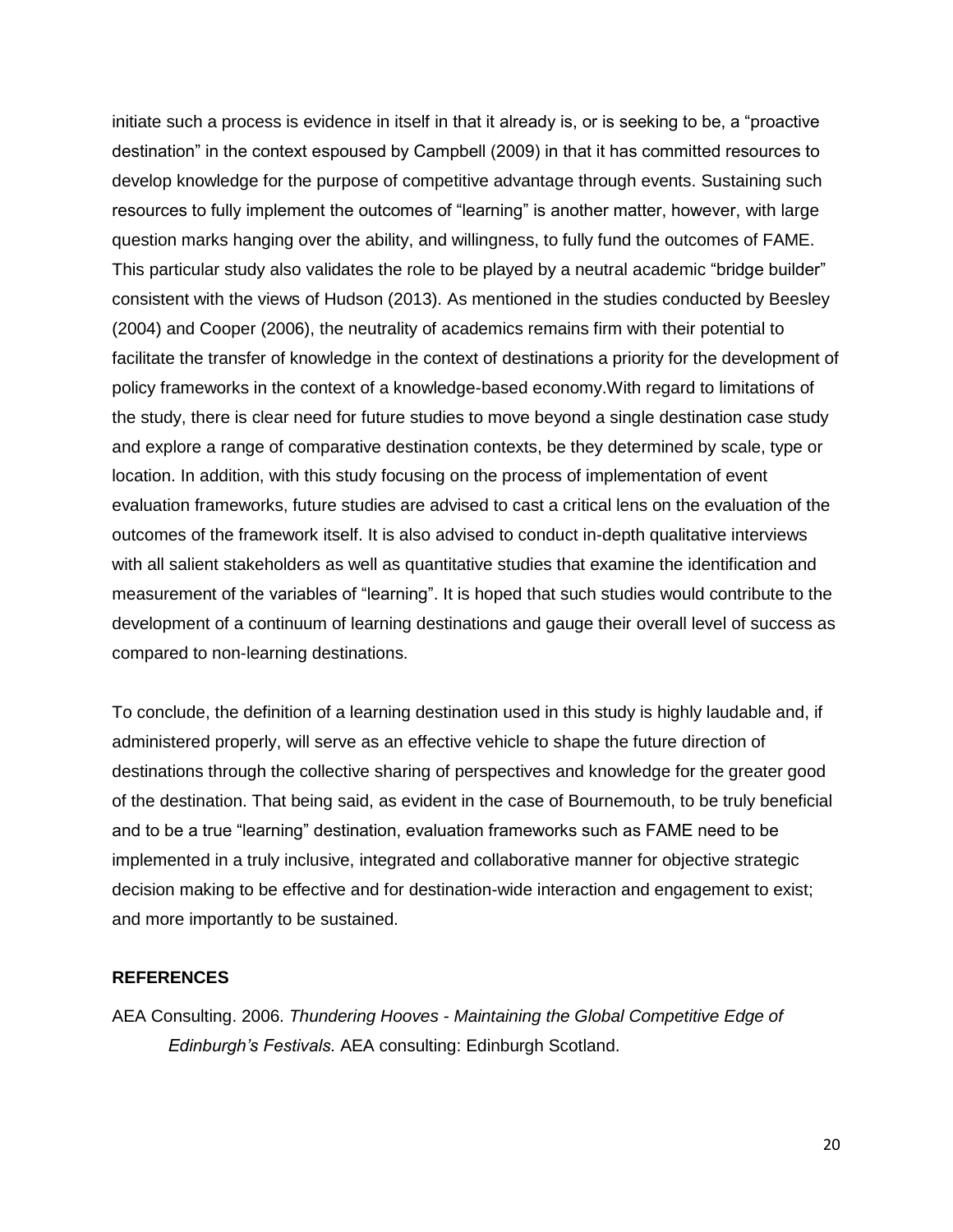- Andersson TD, Lundberg E. 2013. Commensurability and sustainability: triple impact assessments of a tourism event. *Tourism Management* **37**: 99-109.
- Araujo L, Bramwell B. 2000. Stakeholder assessment and collaborative tourism planning. In Bramwell B, Lane B. (Eds), *Tourism Collaboration and Partnerships: Politics, Practice and Sustainability* (No. 2). Channel View Publications: Clevedon, UK.
- Beesley L. 2004. Multi-level complexity in the management of collaborative tourism research settings. In Cooper C, Arcodia C, Solnet D, Whitford M. (Eds), *Creating Tourism Knowledge: A Selection of Papers from CAUTHE 2004* (pp.20-36). Common Ground Publishing: Victoria, Australia.
- Beeton S. 2005. The case study in tourism research: A multi-method case study approach. In Ritchie BW, Burns P, Palmer C. (Eds), *Tourism Research Methods: Integrating Theory with Practice* (pp.37-48). Oxford: CABI Publishing.
- Boschma RA, Lambooy JG. 2002. Knowledge, market structure and economic coordination: dynamics of industrial districts. *Growth and Change* **33**(3): 291-311.
- Bowdin G, Allen J, Harris R, McDonnell I, O'Toole W. 2012. *Events Management*. Oxon, UK, Routledge.
- BTMB EG. 2012a. Meeting notes, Thursday 16 February 2012. Bournemouth Tourism Management Board Events Group, Bournemouth, UK.
- BTMB EG. 2012b. Meeting notes, Wednesday 2 May 2012. Bournemouth Tourism Management Board Events Group, Bournemouth, UK.
- BTMB EG. 2012c. Meeting Notes, Wednesday 11 July 2012. Bournemouth Tourism Management Board Events Group, Bournemouth, UK.
- Butler R. 1980. The concept of a tourism area cycle of evolution: implications for management of resources. *Canadian Geographer* **24**(18): 5-12.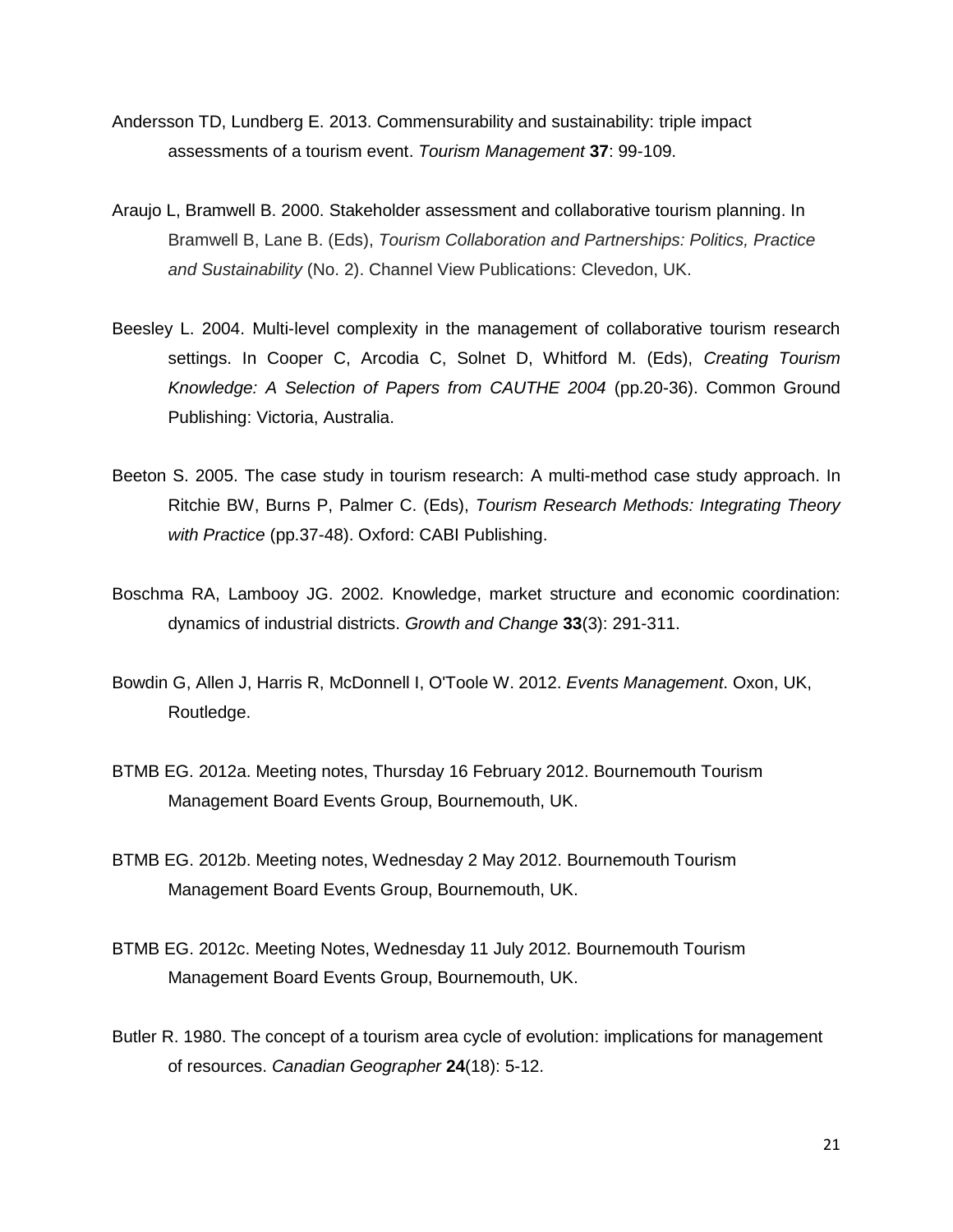- Campbell T. 2009. Learning cities: knowledge, capacity and competitiveness. *Habitat International* **33**(2): 195-201.
- Carlsen J, Getz D, Soutar G. 2001. Event evaluation research. *Event Management* **6**(4): 247- 257.
- Cherubini S, Iasevoli G. 2006. Stakeholders event evaluation: Notte Bianca Case Study. Universita Ca' Foscari, Venezia, 20-21 Gennaio.
- Collins A, Jones C, Munday M. 2009. Assessing the environmental impacts of mega sporting events: two options? *Tourism Management* **30**(6): 828-837.
- Cooper C. 2006. Knowledge management and tourism. *Annals of Tourism Research* **33**(1): 47- 64.
- Cooper C, Sheldon P. 2010. Knowledge management in tourism: from databases to learning destinations. In Pearce D, Butler R. (Eds), *Tourism Research: A 20:20 Vision.*  Goodfellow Publishers Limited: Oxford, UK, pp. 215-227*.*
- Della Lucia M. 2013. Economic performance measurement systems for event planning and investment decision making. *Tourism Management* **34**: 91-100.
- Dredge D. 2006. Policy networks and the local organization of tourism. *Tourism Management* **27**: 269-280.

Event Scotland 2014. [http://www.eventscotland.org/scotland-the-perfect-stage/the-national](http://www.eventscotland.org/scotland-the-perfect-stage/the-national-events-strategy/)[events-strategy/](http://www.eventscotland.org/scotland-the-perfect-stage/the-national-events-strategy/) (accessed, May 2014).

- Fincham R. 1999. The consultant-client relationship: Critical perspectives on the management of organizational change. *Journal of Management Studies* **36**(3): 335-351.
- French JRP, Raven B. 1959. The bases of social power. In Cartwright D, Zander A. (Eds), Group dynamics. New York: Harper and Row.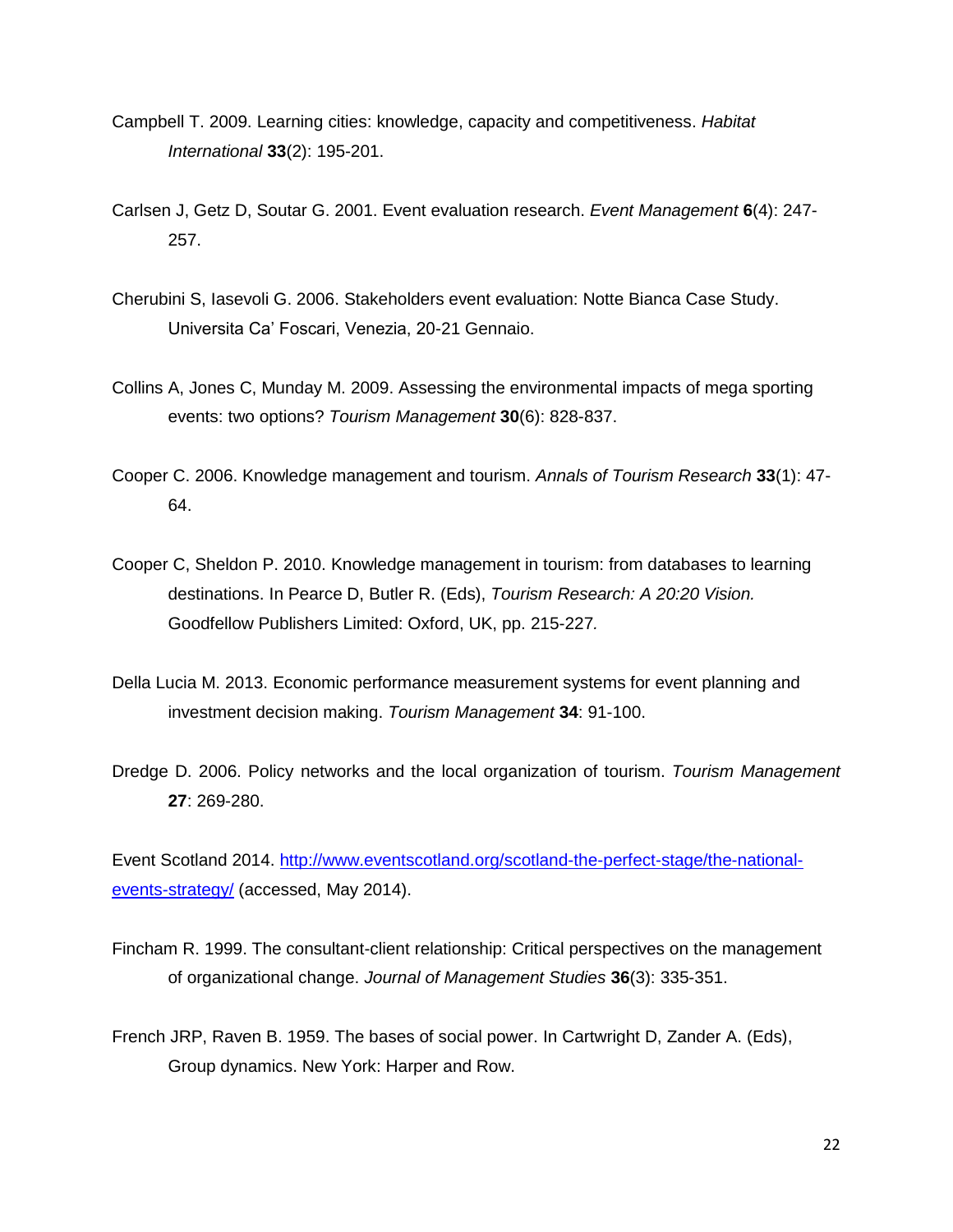- Getz D. 2008. Event tourism: definition, evolution and research. *Tourism Management* **29**: 403- 428.
- Gibson L. 2006*. Learning destinations: the complexity of tourism development.* Unpublished dissertation Karlstad University, Karlstad, Sweden.

Healey P. 2003. Collaborative planning in perspective. *Planning Theory* 2(2): 101-122.

Hudson S. 2013. Knowledge exchange: A destination perspective. *Journal of Destination Marketing and Management* 2: 129-131.

<https://www.med.govt.nz/majorevents> (2014). [https://www.med.govt.nz/majorevents/pdf](https://www.med.govt.nz/majorevents/pdf-library/nz-major-events/strategy-documents/ME-strategy.pdf)[library/nz-major-events/strategy-documents/ME-strategy.pdf](https://www.med.govt.nz/majorevents/pdf-library/nz-major-events/strategy-documents/ME-strategy.pdf) (accessed June 2014).

- Jamal TB, Getz D. 1996. Does strategy planning pay? lessons for destinations from corporate planning experience. *Progress in Tourism and Hospitality Research* **2**(1): 59-78.
- Jago L, Shaw K, Robin N. 1998. Special events: a conceptual and definitional framework. *Festival Management and Event Tourism* **5**(1-2): 21-32.
- Jarman D, Theodoraki E. 2011. Strategic Analysis of the Edinburgh FCTT: A Framework for Research. *Economia della Cultura 4*, dicembre, pp. 441-454.
- Long PE, Morpeth N. 2012. Critiquing creativity in tourism. In Smith M, Richards G. (Eds), *Routledge Handbook of Cultural Tourism*, London: Routledge.
- Maginn P. 2007. Towards more effective community participation in urban regeneration: the potential of collaborative planning and applied ethnography. *Qualitative Research* **7**(1): 24-43.
- Malmberg A, Power D. 2005. (How) do (firms in) clusters create knowledge? *Industry and Innovation* **12**(4): 409-431.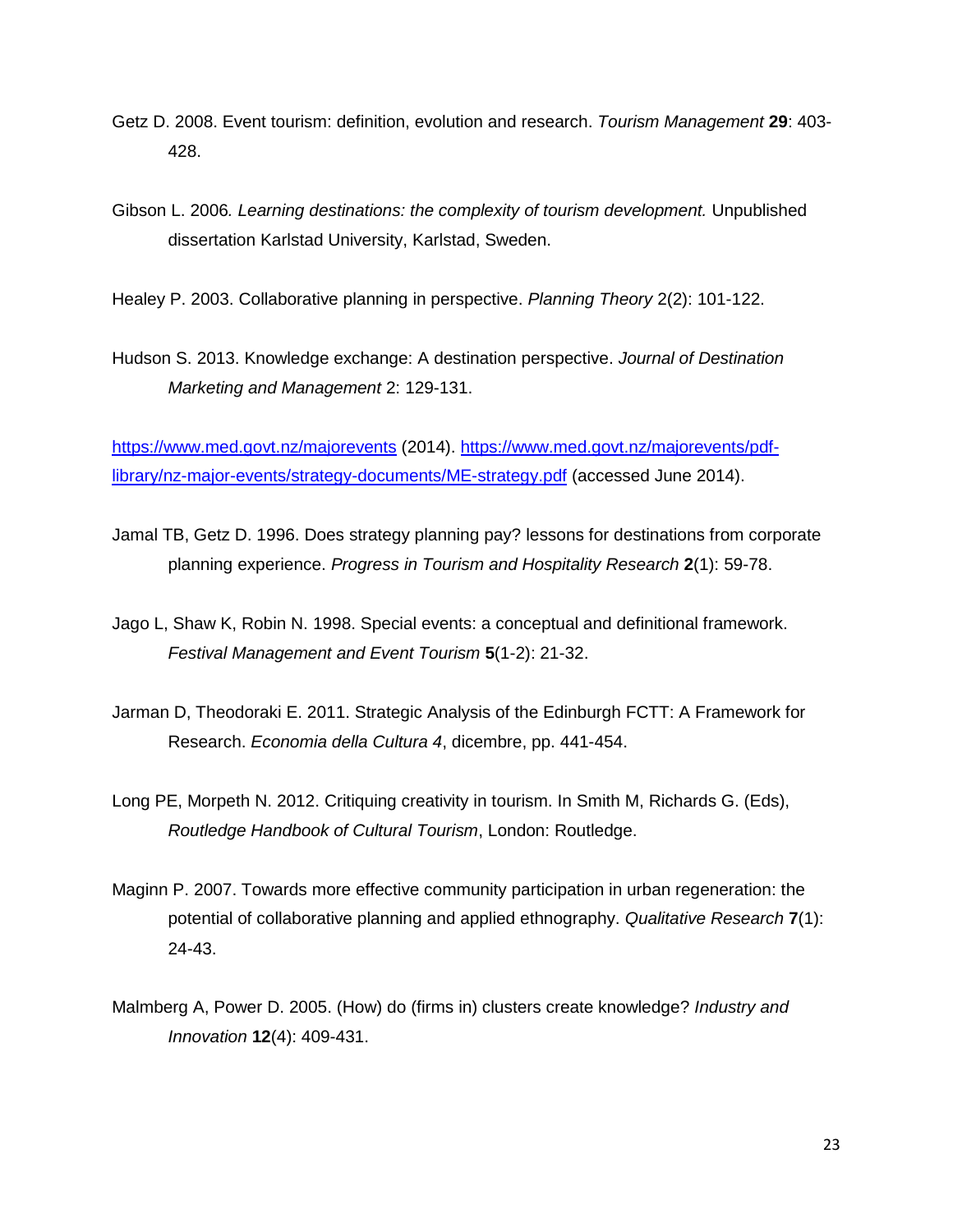- Maskell P. 2001. Knowledge creation and diffusion in geographic clusters. *International Journal of Innovation Management* **5**(2): 213-237.
- Mills BM, Rosentraub MS. 2013. Hosting mega-events: a guide to the evaluation of development effects in integrated metropolitan regions. *Tourism Management* **34**: 238- 246.
- MRG. 2008. Town Centre Master Vision, evaluation of the effect of an evening event in the town on business levels and customer perceptions. Bournemouth University, Bournemouth UK.
- O'Sullivan D, Pickernell D, Senyard J. 2009. Public sector evaluation of festivals and special events. *Journal of Policy Research in Tourism, Leisure and Events* **1**(1): 19-36.
- Schianetz K, Kavanagh L, Lockington D. 2007. The learning tourism destination: the potential of a learning organization approach for improving the sustainability of tourism destinations. *Tourism Management* **28**: 1485-1496.
- Senge PM. 1990. *The fifth discipline: the art and practice of the learning organization.* New York: Currency Doubleday.
- Sherwood P. 2007. A *triple bottom line evaluation of the impact of special events: the development of indicators.* Unpublished doctoral dissertation, Victoria University, Melbourne.
- Sherwood P, Jago L, Deery M. 2004. Sustainability reporting: an application for the evaluation of special events. In Cooper C, Arcodia C, Solnet D, Whitford, M. (Eds). paper presented to Annual Council of Australian Tourism and Hospitality Educators' Conference, Brisbane.
- Stokes R. 2008. Tourism strategy making: insights to the events tourism domain. *Tourism Management* **29**: 252-262.

Sustrip (2012), "Event Impacts Model".